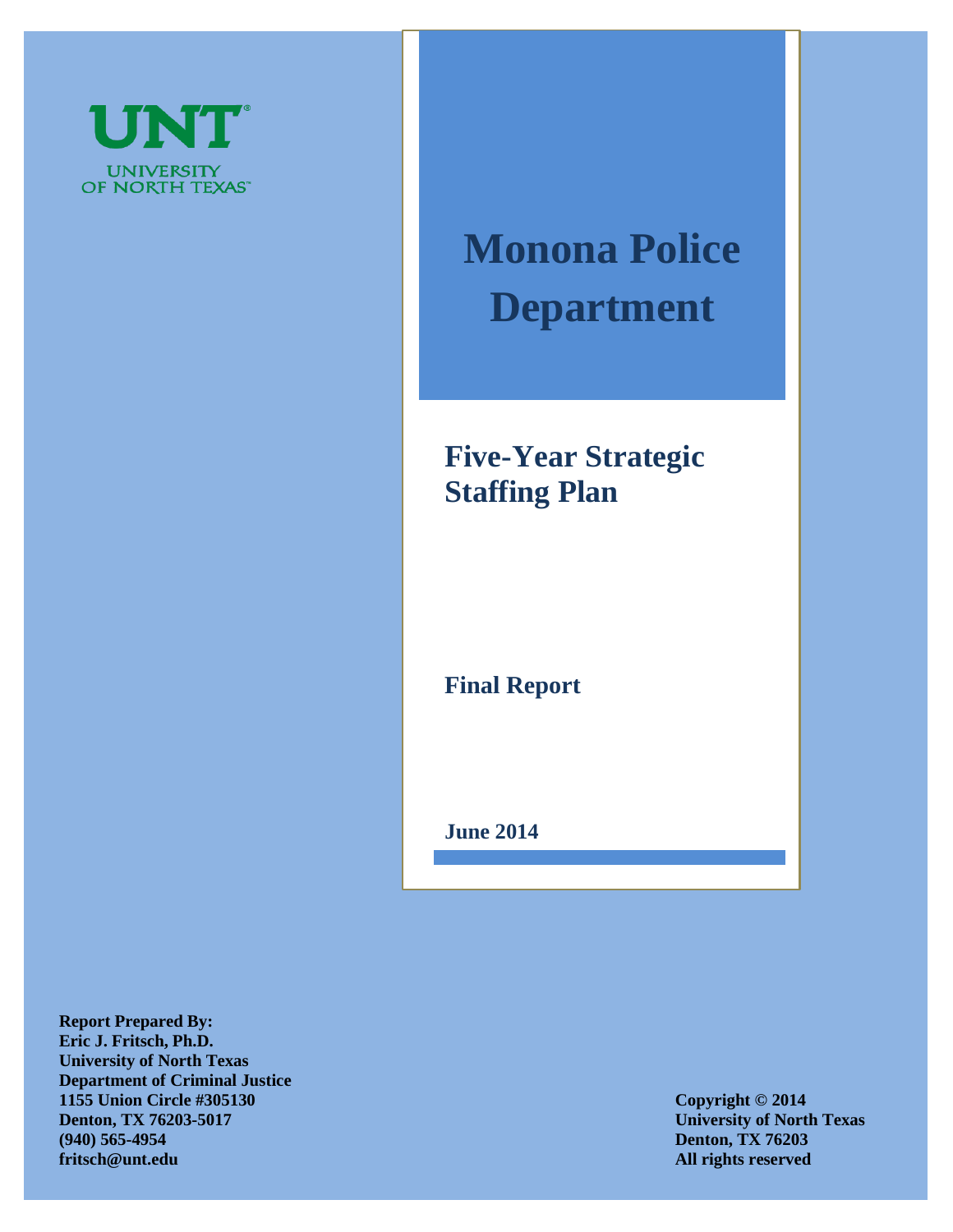### **TABLE OF CONTENTS**

| <b>Section I: Operations Division Staffing</b>         | $\boldsymbol{2}$ |
|--------------------------------------------------------|------------------|
| <b>Patrol Bureau Staffing</b>                          | $\overline{2}$   |
| <b>Modeling Patrol Staffing Needs</b>                  | $\overline{2}$   |
| Building the Base Model: MAPP Variables                | $\overline{4}$   |
| Calls for Service and Service Time Variables           | $\overline{4}$   |
| Self-Initiated and Administrative Time Variables       | 6                |
| <b>Response Time Variables</b>                         | $\overline{7}$   |
| <b>Immediate Availability Variables</b>                | $\tau$           |
| <b>Visibility Variables</b>                            | 8                |
| <b>Weights for Performance Objectives</b>              | 9                |
| Leave Percentage                                       | 10               |
| Building the Strategic Staffing Plan for Patrol        | 12               |
| <b>Patrol Supervision</b>                              | 15               |
| <b>Community Relations Staffing</b>                    | 15               |
| <b>Crossing Guard Staffing</b>                         | 16               |
| <b>Section II: Investigations Division Staffing</b>    | 17               |
| <b>Criminal Investigation</b>                          | 17               |
| School Liaison                                         | 19               |
| <b>Court Clerk</b>                                     | 20               |
| Dispatch                                               | 21               |
| Modeling the Communications Function – Fixed Positions | 21               |
| <b>Section III: Command Staff Personnel Staffing</b>   | 24               |
| <b>Section IV: Summary of Staffing Recommendations</b> | 25               |
| <b>Section V: List of Recommendations</b>              | 26               |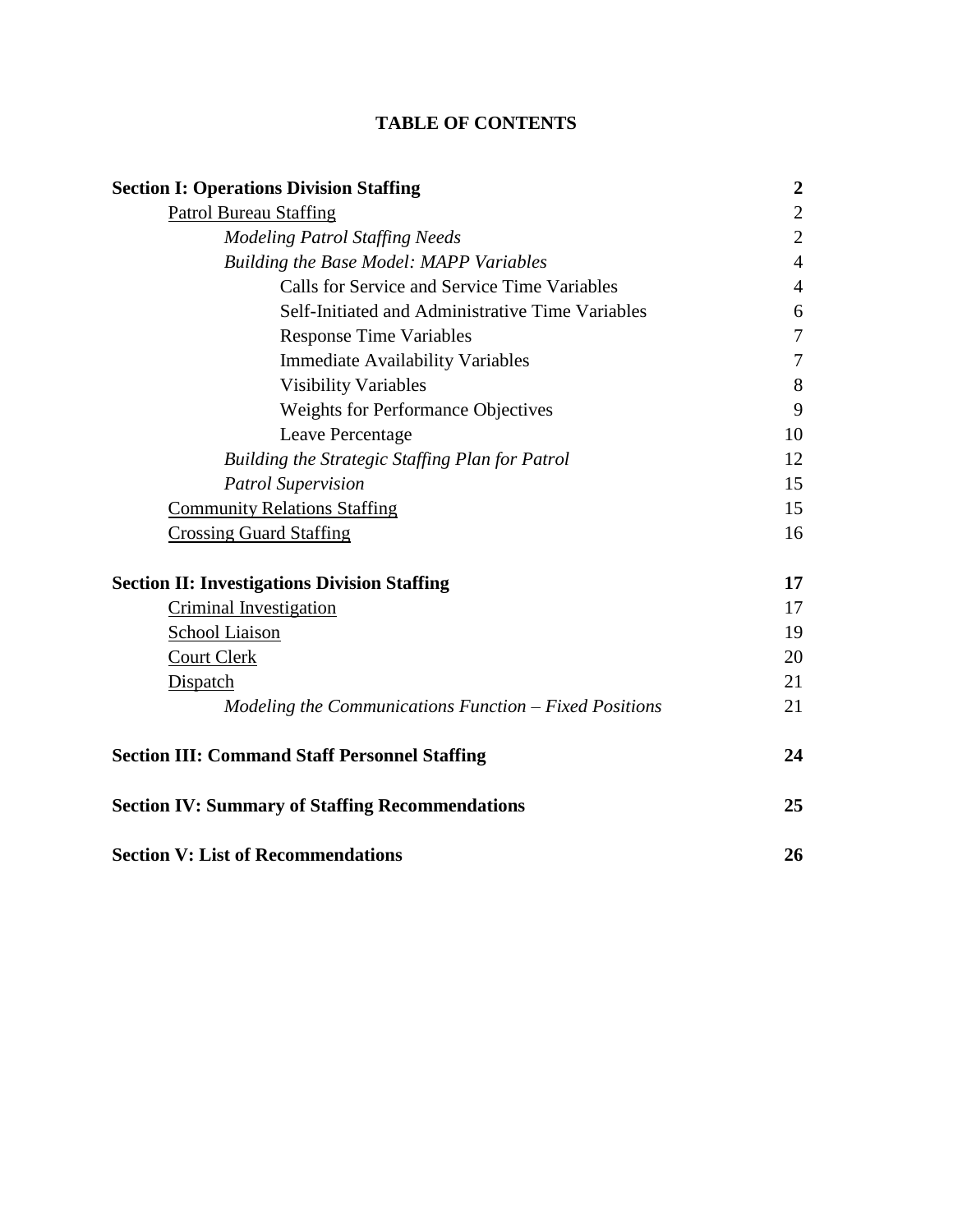### **LIST OF TABLES**

| Table 1: Operations Division Staffing                                      | $\overline{2}$ |
|----------------------------------------------------------------------------|----------------|
| Table 2: Number of Dispatched Calls for Service by Priority Level          | 5              |
| Table 3: Average Service Time for Calls for Service by Priority Level      | 5              |
| Table 4: Annual Number of Back-up Unit Responses by Priority Level         | 5              |
| Table 5: Average Service Time for Back-up Unit Responses by Priority Level | 6              |
| Table 6: Response Time Variables                                           | $\overline{7}$ |
| Table 7: Immediate Availability Variables                                  | 8              |
| Table 8: Visibility Variables                                              | 9              |
| Table 9: Performance Objective Weights                                     | 10             |
| Table 10: Types of Leave and Hours Taken $-2012$                           | 10             |
| Table 11: MAPP Variables and Determination of Staffing Needs               | 11             |
| Table 12: Projected Calls for Service through 2018                         | 12             |
| Table 13: Investigations Division Staffing                                 | 17             |
| Table 14: Cases Assigned/Not Assigned – Criminal Investigations            | 18             |
| Table 15: Cases Reviewed – Criminal Investigations                         | 19             |
| Table 16: Variables Utilized in Fixed Position MPD Dispatch Model          | 22             |
| Table 17: Summary of Staffing Recommendations by Fiscal Year               | 25             |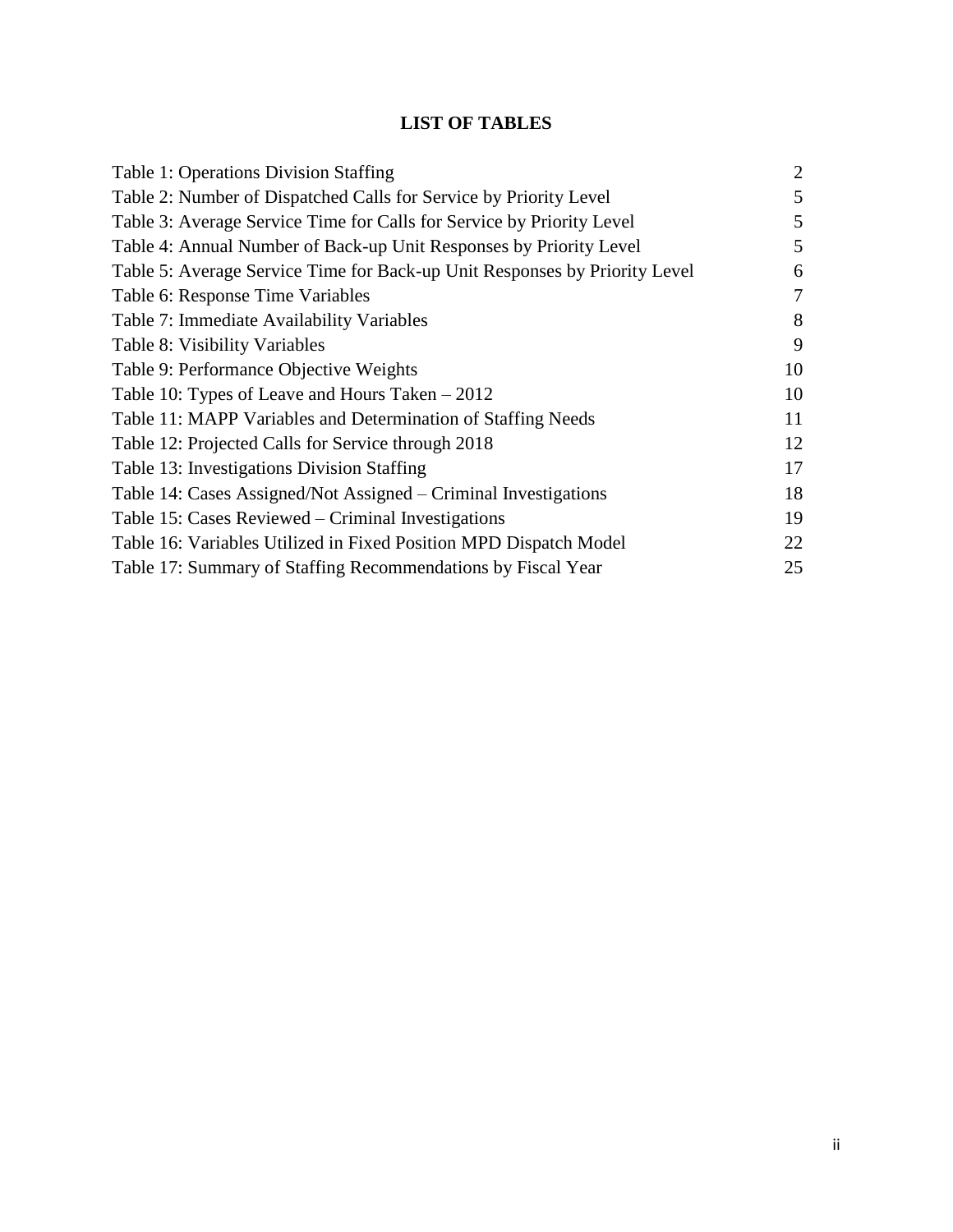In July 2013, the Monona Police Department (MPD) contracted with the University of North Texas for the development of a five-year strategic staffing plan for sworn personnel. Various methodologies were employed during the study including interviews with command staff, analysis of existing departmental and city data and reports, assessment of national best practices applicable to MPD, and the development of statistical models to project staffing needs.

This report is structured in five primary sections and provides the reader with data, information, and analysis that lead to recommendations relevant to the strategic staffing plan of the Monona Police Department. The five sections are as follows:

- **Section I: Operations Division Staffing;**
- **Section II: Investigations Division Staffing;**
- **Section III: Command Staff Personnel Staffing;**
- **Section IV: Summary of Staffing Recommendations; and**
- **Section V: List of Recommendations.**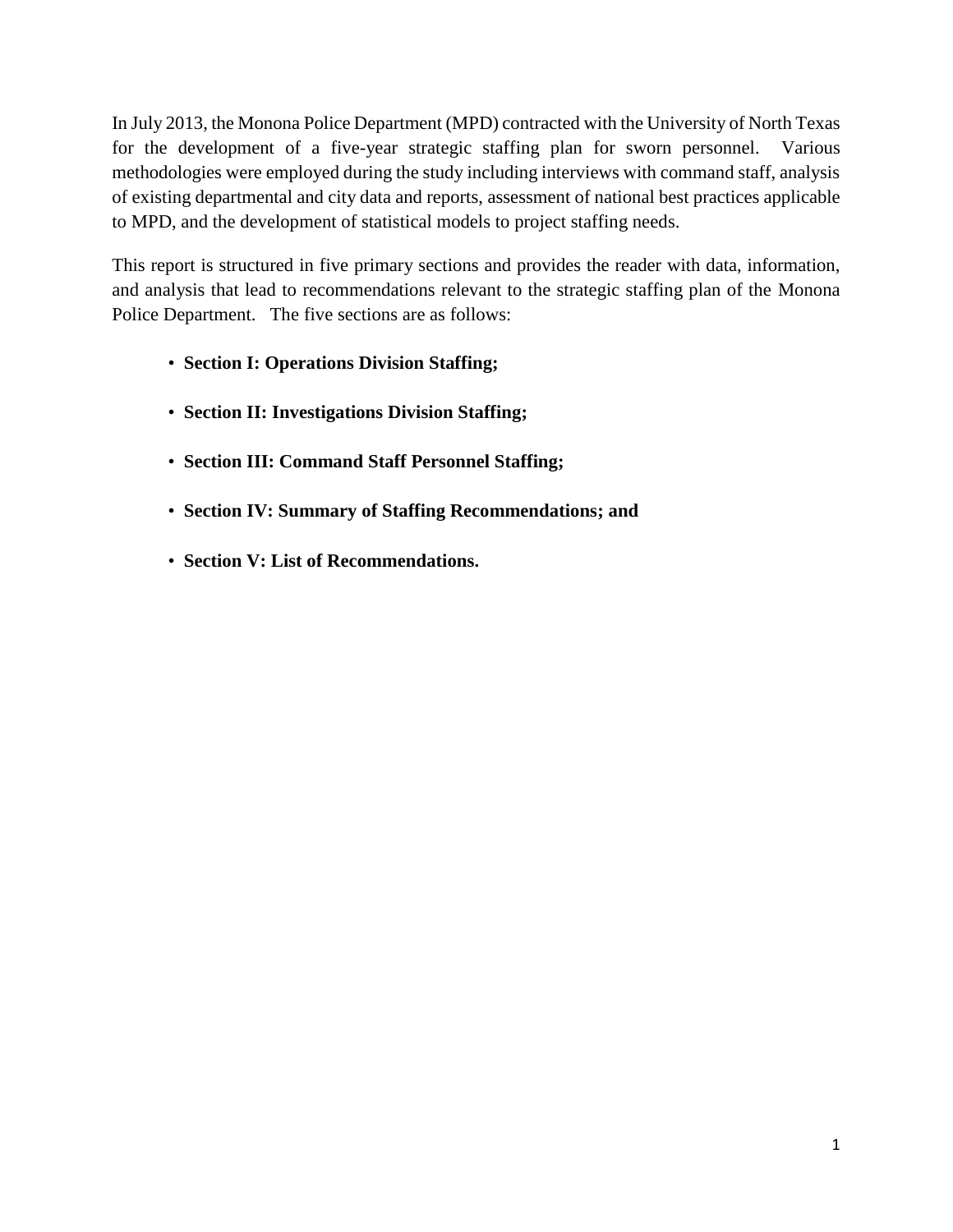#### **SECTION I: OPERATIONS DIVISION STAFFING**

This section of the report develops a strategic staffing plan for the Monona Police Department (MPD) Operations Division. The Operations Division is comprised of patrol, community relations, and the school crossing guard function. Table 1 illustrates the current staffing within the division.

| <b>Position</b>                    | <b>Classification</b> | <b>Authorized Personnel</b> |
|------------------------------------|-----------------------|-----------------------------|
| Lieutenant                         | Sworn                 |                             |
|                                    |                       |                             |
| <b>Patrol Bureau</b>               |                       |                             |
| Sergeant                           | Sworn                 |                             |
| Officer                            | Sworn                 | 11                          |
|                                    |                       |                             |
| <b>Community Relations</b>         |                       |                             |
| <b>Community Relations Officer</b> | Sworn                 | $1$ (open)                  |
|                                    |                       |                             |
| <b>Crossing Guard</b>              |                       |                             |
| <b>School Crossing Guard</b>       | Civilian              | 1 part-time                 |

| Table 1 – Operations Division Staffing |
|----------------------------------------|
|----------------------------------------|

### **PATROL BUREAU STAFFING**

The Patrol Bureau of the Operations Division is comprised of 11 patrol officers and 1 sergeant, with one lieutenant overseeing the entire division. The staffing needs of each of these positions over the next five years are discussed in this section.

### **Modeling Patrol Staffing Needs**

The primary issue addressed in this section of the report focuses on the question: How many sworn police officers should be assigned to patrol in the Monona Police Department (MPD) through fiscal year 2018? There are currently 11 authorized patrol officers in MPD.

The methodology employed to answer the above question was the use of the Model for the Allocation of Patrol Personnel (MAPP). MAPP is a validated allocation model created by Dr. Fritsch and has been successfully used in other cities and jurisdictions to accurately project the number of officers required in patrol, utilizing variable service level schemes and performance objectives.<sup>1</sup>

 $\overline{a}$ <sup>1</sup> The original version of MAPP was built and tested by Dr. Fritsch in 2000. Earlier versions of the model were featured in the Executive Issues Seminar Series which was sponsored by the Bill Blackwood Law Enforcement Management Institute of Texas as well as training provided by the Illinois Law Enforcement Training and Standards Board. Most recently, the MAPP was utilized in comprehensive staffing studies for the Allen TX, Denton, TX, DeSoto TX, El Paso TX, Eugene OR, McKinney TX, Midlothian TX, Riley County KS, and Rowlett TX Police Departments.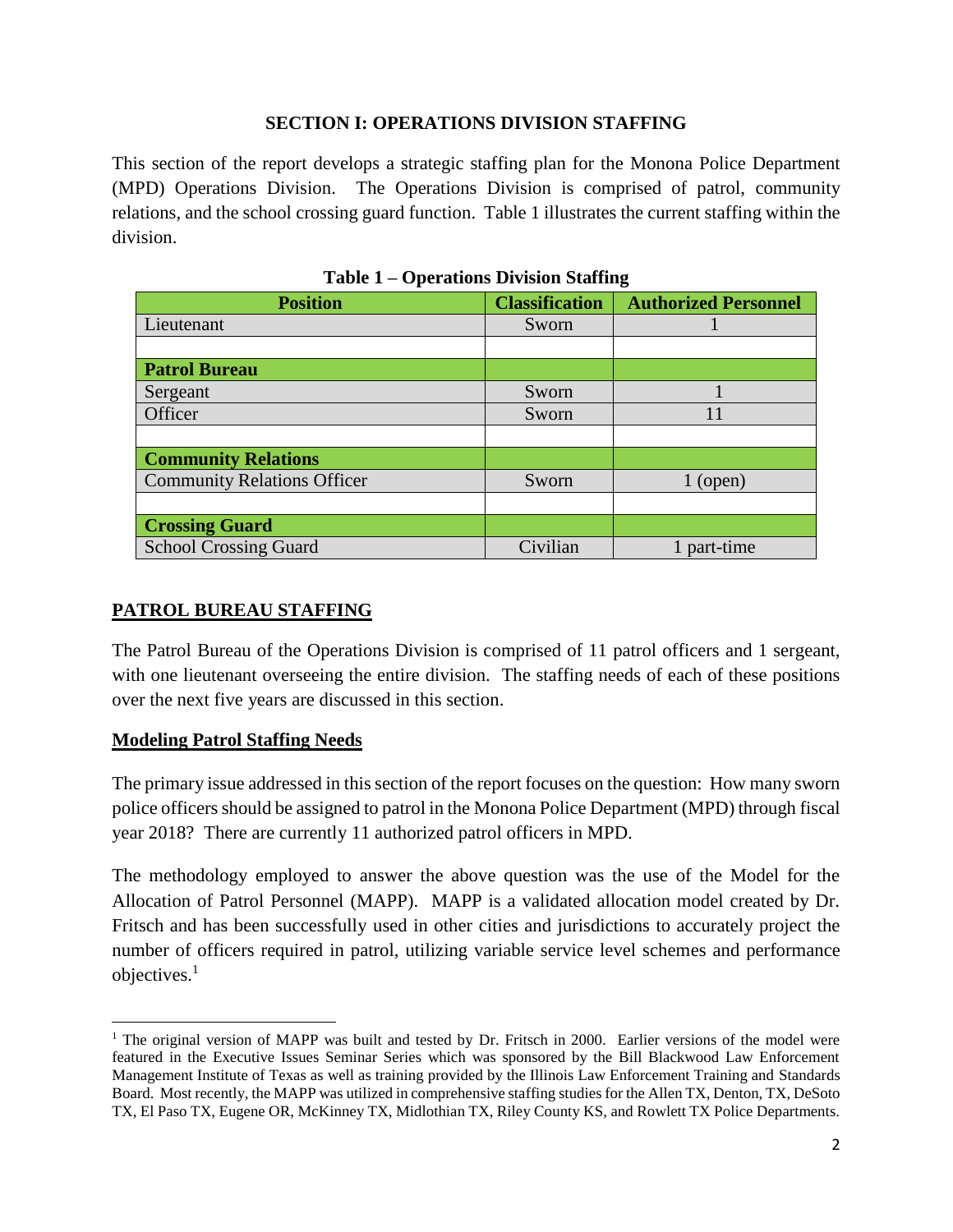The MAPP is designed to determine the number of officers that need to be assigned to patrol based on established performance objectives. The model first determines the number of officers needed to answer calls for service and then builds upon that number to ensure that enough officers are assigned to patrol so that performance objectives can be met. There are six performance objectives for patrol used in this model. Each is discussed below.

### **Ability to meet response time goals for Priority 1 calls for service**

It is crucial for MPD officers to be geographically disbursed throughout the community so they are able to respond rapidly to Priority 1 calls. Priority 1 calls involve crimes in-progress and incidents that put citizens in imminent danger where rapid response matters. These incidents are critical, where minutes, and even seconds, can have a major impact on the outcome of the incident. Rapid response to Priority 1 calls for service can increase the probability of arrest of the suspect at the scene of the offense, decrease injuries suffered by the victim, decrease property loss and destruction, and deescalate the situation due to officer presence. It is imperative in order to meet this objective that officers must be immediately sent to the scene once the dispatcher has obtained sufficient information regarding the nature of the call and that officers respond rapidly. The MAPP takes into account the number of officers that need to be assigned to patrol in order to meet response time goals to Priority 1 calls.

### **Ability to meet response time goals for Priority 2 calls for service**

It is also important for officers to respond quickly to Priority 2 calls to ensure the situation does not escalate into a more serious situation. Therefore, the MAPP takes into account the number of officers that need to be assigned to patrol in order to meet response time goals to Priority 2 calls.

### **Ability to meet response time goals for Priority 3 calls for service**

Although these calls are not as critical, it is also important for officers to be able to respond to Priority 3 calls in a reasonable amount of time primarily for citizen satisfaction purposes. Therefore, the MAPP takes into account the number of officers that need to be assigned to patrol in order to meet the department's response time goal for Priority 3 calls.

### **Having an officer available to immediately respond to a Priority 1 call**

MPD must have officers available who can immediately respond to a Priority 1 call for service. If all on-duty officers are busy on other calls for service and activities, then the responses to Priority 1 calls will be delayed. In order to ensure sufficient immediate availability, a performance objective is set in the MAPP for the percentage of Priority 1 calls for which there should be at least

 $\overline{\phantom{a}}$ The web-based MAPP is used by police and sheriff departments throughout the country through an agreement with the University of North Texas. Dr. Fritsch has also authored a book entitled Police Patrol Allocation and Deployment, the only book on the market dedicated to the assessment of police patrol staffing issues.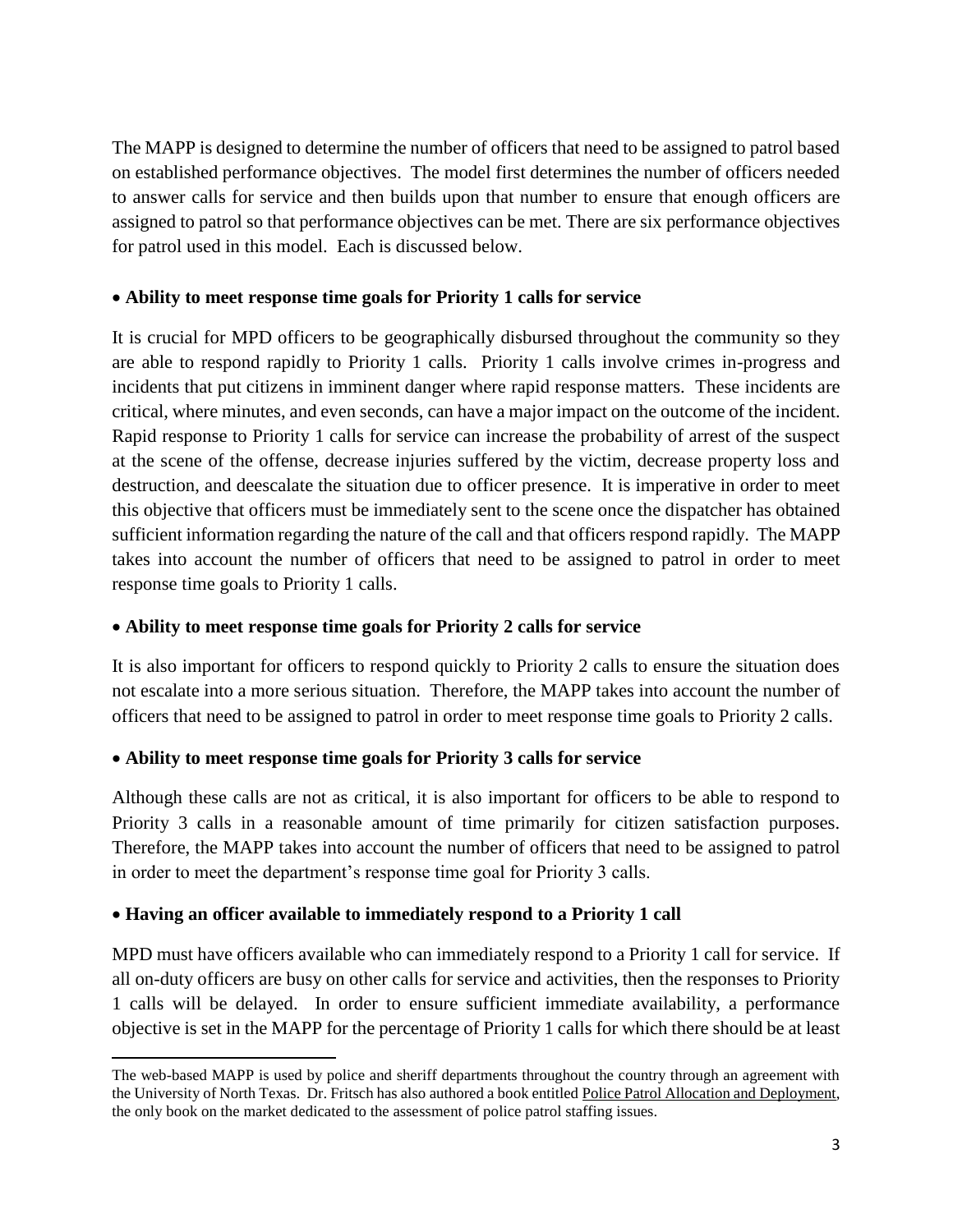one officer available to respond. This model then takes that percentage into account in determining the number of officers that need to be assigned to patrol.

### **Visibility of officers**

The public, as they carry out their daily activities, likes to see police officers. They also like to see police officers in their neighborhoods. It is important for the police to be visible to citizens in order to make citizens feel safe and to deter potential criminal activity. Therefore, the MAPP sets visibility objectives for patrol and determines how many officers need to be assigned to patrol to meet these objectives.

### **Officer Self-Initiated and Administrative Time**

The MAPP also takes into account additional performance objectives that are essential to the patrol function. First, officers are expected to spend a certain percentage of their on-duty time performing self-initiated activities such as enforcing traffic violations, stopping suspicious persons, and patrolling locations known for criminal activity. Second, officers spend a certain percentage of their time on administrative activities as well such as activities related to the start and end of each patrol shift as well as meal breaks. The MAPP accounts for these additional activities performed by officers when determining the number of officers that need to be assigned to patrol.

### **Building the Base Model: MAPP Variables**

The initial objective in the modeling process was to build a base MAPP which reflects the current conditions of patrol in MPD. The concept is to build a validated mathematical representation of MPD patrol so future needs can be accurately determined. A total of 36 variables were used in the development of the base MAPP for MPD. In this section, each of the variables is discussed along with the data assessed to arrive at their values.

### Calls for Service and Service Time Variables

The main concept behind the MAPP is to account for all activities performed by MPD patrol officers and the amount of time it takes to perform these activities. In order to accomplish this, it is necessary to assess call for service numbers in the City of Monona.

### *Call for Service Data – Primary Unit*

The data assessed for calls for service include dispatched calls only since data on self-initiated and administrative activities are accounted for in a separate part of the MAPP. Dispatched calls for service for 2012 were assessed. The total calls for service, by priority level, are included in Table 2 and were used in the development of the base MAPP.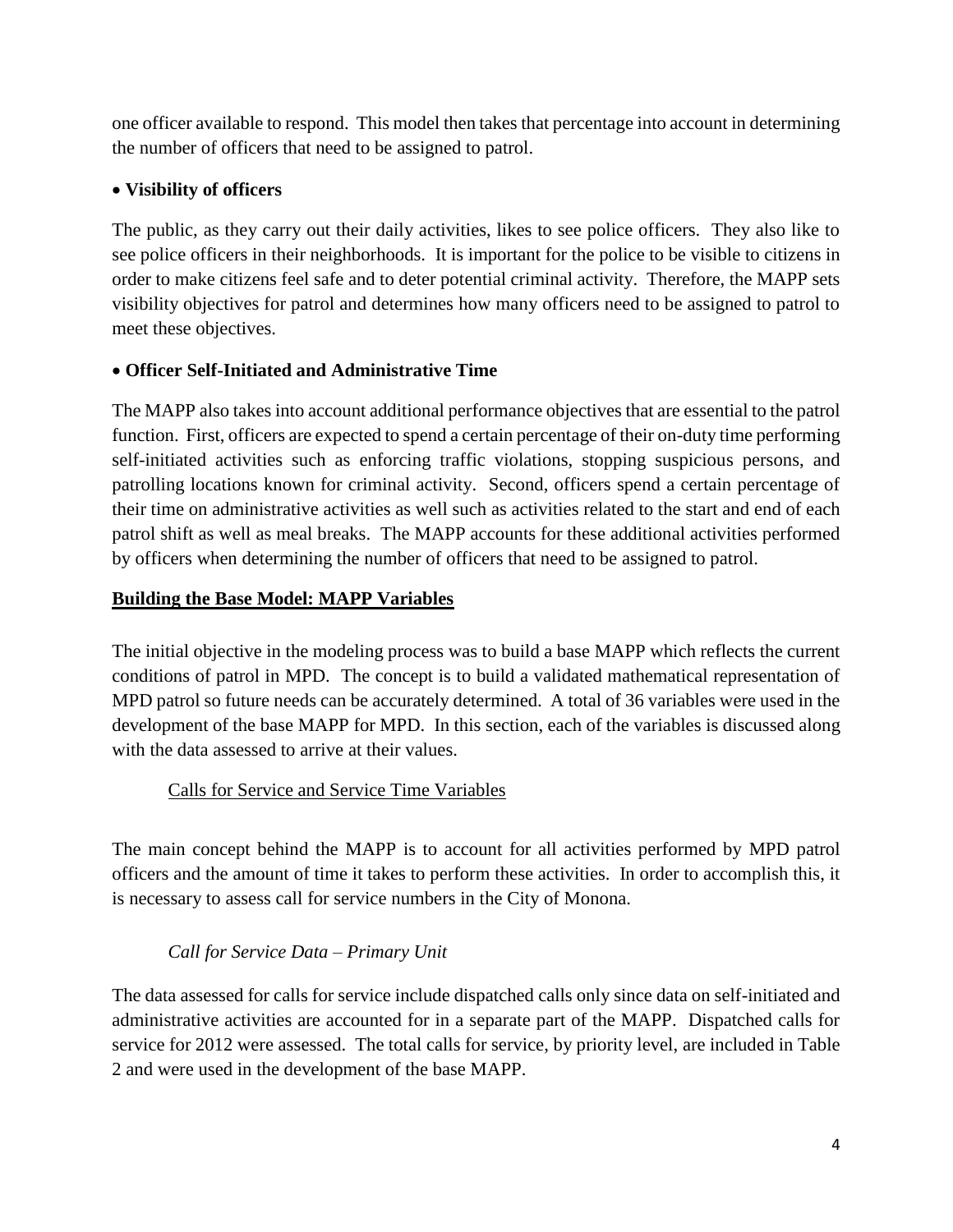| Primary Unit Only |       |                              |
|-------------------|-------|------------------------------|
|                   | 2012  | <b>Base MAPP Input Value</b> |
| <b>Priority 1</b> | 832   | 832                          |
| <b>Priority 2</b> | 1,322 | 1,322                        |
| <b>Priority 3</b> | 2,325 | 2,325                        |
| <b>Total</b>      | 4.479 | 4.479                        |

**Table 2 – Number of Dispatched Calls for Service by Priority Level**

Service time is calculated based on the elapsed time from when an officer is dispatched to the scene to when the officer clears the call. The service time accounts for all activities performed during the call for service including report writing time. The annual average service time by priority level for 2012 was assessed. Table 3 shows the average service time for calls for service for each priority level as entered into the MAPP.

**Table 3 – Average Service Time for Calls for Service by Priority Level** *Primary Unit Only*

| Thurt y Only Only                         |                              |  |
|-------------------------------------------|------------------------------|--|
| <b>MAPP Variable</b>                      | <b>Base MAPP Input Value</b> |  |
| Average Service Time for Priority 1 Calls | 25.8 minutes                 |  |
| Average Service Time for Priority 2 Calls | 34.2 minutes                 |  |
| Average Service Time for Priority 3 Calls | 20.4 minutes                 |  |

*Call for Service Data – Back-up Units*

Since the goal of the MAPP is to account for all patrol activity time, it is necessary to account for the time officers spend backing up other patrol units. Data on the annual back-up unit responses by priority level for 2012 were assessed and used in the development of the base MAPP (see Table 4).

| <b>MAPP</b> Variable                                 |                              |
|------------------------------------------------------|------------------------------|
|                                                      | <b>Base MAPP Input Value</b> |
| Annual Number of Back-Up Responses to Priority 1 CFS | 609 back-up unit responses   |
| Annual Number of Back-Up Responses to Priority 2 CFS | 721 back-up unit responses   |
| Annual Number of Back-Up Responses to Priority 3 CFS | 594 back-up unit responses   |

**Table 4 – Annual Number of Back-up Unit Responses by Priority Level**

In addition to the number of back-up unit responses, it is necessary to account for the service time of these back-up unit responses as well. The annual average service time for back-up unit responses by priority level for 2012 was assessed. Table 5 shows the average service time for back-up unit responses for each priority level as entered into the MAPP.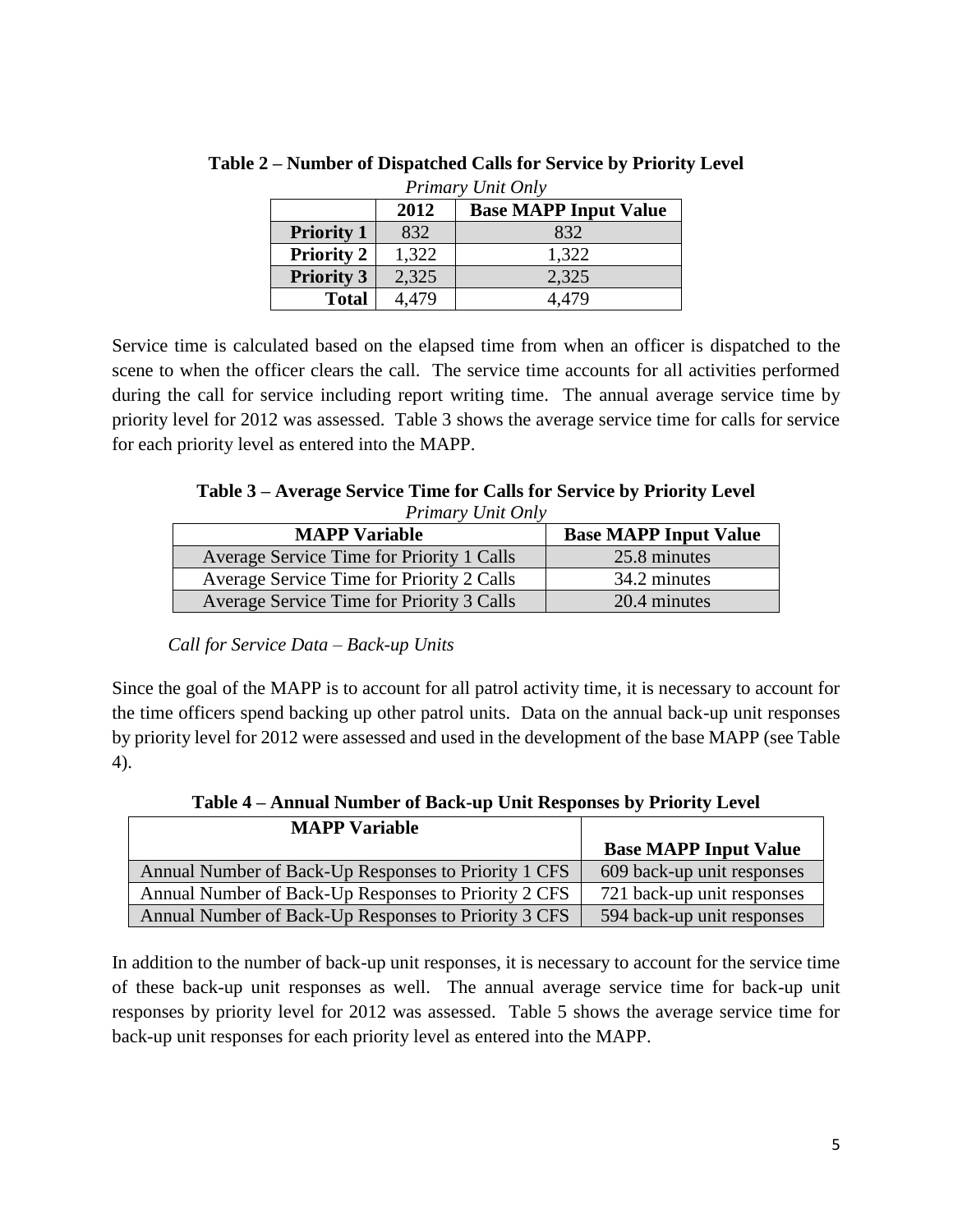| Twore $\mathbf{r}$ in the set the finite for buch up can hesponses $\mathbf{s}_f$ finding better |                              |  |
|--------------------------------------------------------------------------------------------------|------------------------------|--|
| <b>MAPP Variable</b>                                                                             | <b>Base MAPP Input Value</b> |  |
| Average Service Time for Priority 1 Calls –                                                      |                              |  |
| <b>Back-up Unit Responses</b>                                                                    | 33.6 minutes                 |  |
| Average Service Time for Priority 2 Calls –                                                      |                              |  |
| <b>Back-up Unit Responses</b>                                                                    | 31.8 minutes                 |  |
| Average Service Time for Priority 3 Calls –                                                      |                              |  |
| <b>Back-up Unit Responses</b>                                                                    | 23.4 minutes                 |  |

**Table 5 – Average Service Time for Back-up Unit Responses by Priority Level**

### Self-Initiated and Administrative Time Variables

The self-initiated time an officer spends on-duty is also taken into consideration in the development of the MAPP. This includes time in which an officer can target "hot spots," perform directed patrol activities, participate in community policing and problem solving activities, stop suspicious individuals, make traffic stops, as well as other activities.

The total number of self-initiated activities and the average service time for these activities in 2012 were used to compute the number of minutes per hour a patrol officer spends on self-initiated activities. The number of minutes a patrol officer spends on self-initiated activities was 7.82 minutes per hour in 2012 or 13% of the shift. The amount of time MPD patrol officers spend on self-initiated activities is quite low in comparison to the experience of the research team with other agencies and with national norms. The self-initiated time value used in the development of the base MAPP is the 2012 figure of 7.82 minutes per hour per officer.

### **Strategic Patrol Staffing Plan: Point to Consider**

The strategic patrol staffing plan that is built in the next section of this report will increase the number of minutes per hour per officer for selfinitiated activities to 15 minutes which equates to 25% of each shift. This standard fits with the minimum norms established by the research team in prior staffing studies but is below the long-established national standard of 33% of each shift should be allocated for self-initiated activities.

The MAPP also takes into account the administrative time an officer spends on-duty. Administrative time includes meal breaks, vehicle check/maintenance, briefing/roll call, shift preparation activities as well as end of shift activities, and paperwork that is not completed on calls for service. In the base MAPP, the amount of administrative activity is set at 12.5 minutes per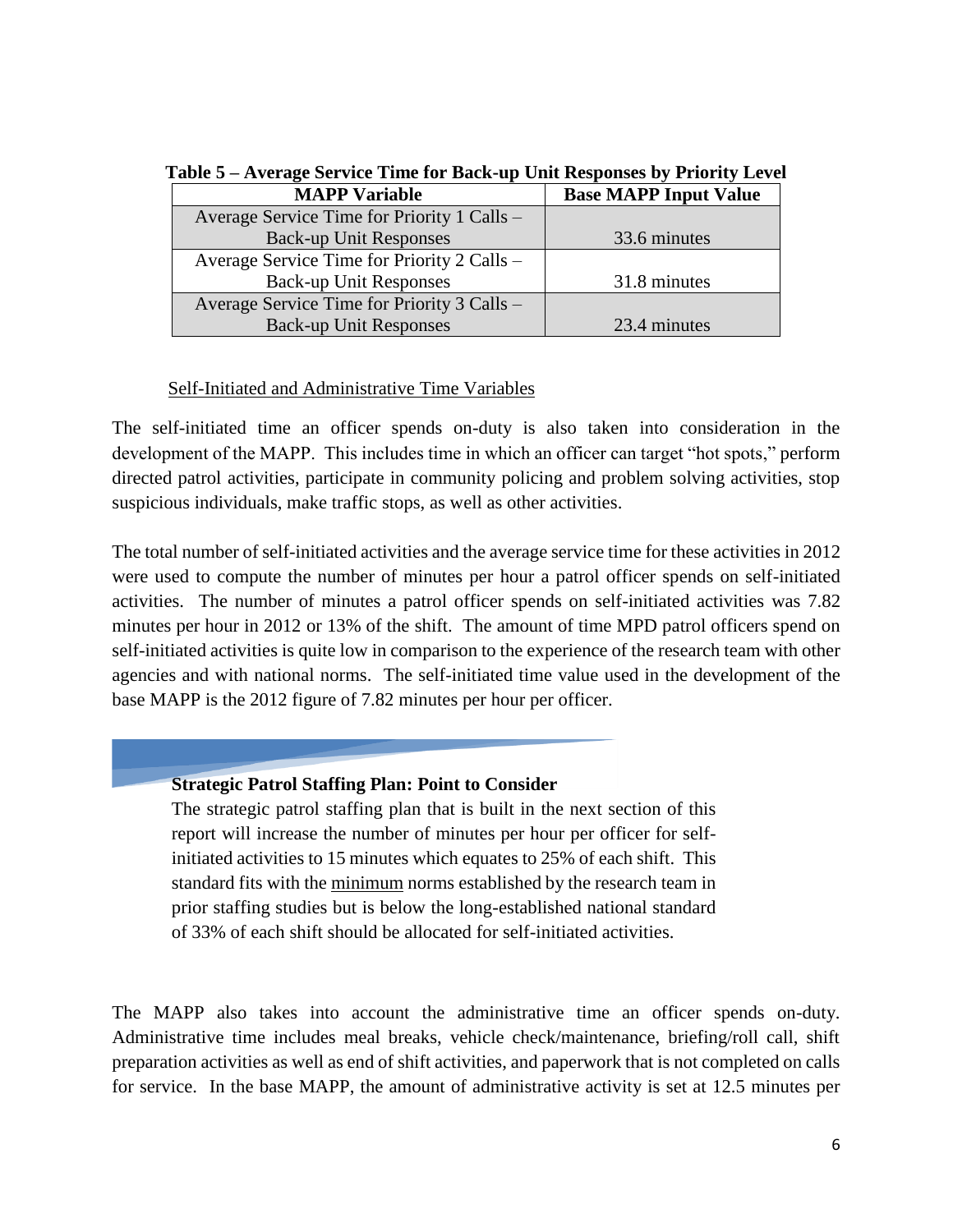hour per officer or 20.8% of the shift. This standard fits with the norms established by the research team in prior staffing studies.

### Response Time Variables

In order to determine the number of officers needed to meet the response time goals to calls for service, it is necessary to assess three variables. First, the response times for calls for service must be established. Response times for the base MAPP are based on the amount of time from the call being dispatched to an officer to arrival of the officer on the scene. In order to assess response times, the response times by priority level for 2012 were assessed (see Table 6). These response times are consistent with current national best practices and with norms established in prior staffing studies by the research team.

Second, the response time objectives established in the MAPP require that the size of the geographic area covered by patrol be taken into account. The City of Monona is 3.35 square miles. This value was used in the development of the base MAPP to determine the number of officers needed to meet MPD's response time objectives (see Table 6).

Third, average response speed to emergency and non-emergency calls for service must be determined. Since estimates of average response speeds were not available from MPD, the average response speeds from previous allocation studies conducted by the research team were used. These response speeds were validated in a study supported by the National Highway Traffic Safety Administration. The response speeds may seem low but they take into account the time in which the officer must stop at stop lights (for non-emergency activities), slow down due to traffic conditions, as well as other circumstances which cause the patrol vehicle to slow down. The response time data used in the development of the base MAPP are presented in Table 6.

| <b>MAPP Variable</b>                                      | <b>Base MAPP Input Value</b> |
|-----------------------------------------------------------|------------------------------|
| Response Time for Priority 1 Calls                        | 4.22 minutes                 |
| Response Time for Priority 2 Calls                        | 5.4 minutes                  |
| Response Time for Priority 3 Calls                        | 5.17 minutes                 |
| Area                                                      | 3.35 square miles            |
| Average Response Speed to Emergency Calls for Service     | 39 mph                       |
| Average Response Speed to Non-Emergency Calls for Service | $19$ mph                     |

**Table 6 - Response Time Variables**

### Immediate Availability Variables

It is critical for MPD to have enough patrol officers on-duty to be able to immediately respond to Priority 1 calls for service. In determining the number of officers needed to have an officer immediately available to respond to an emergency call for service, two variables are taken into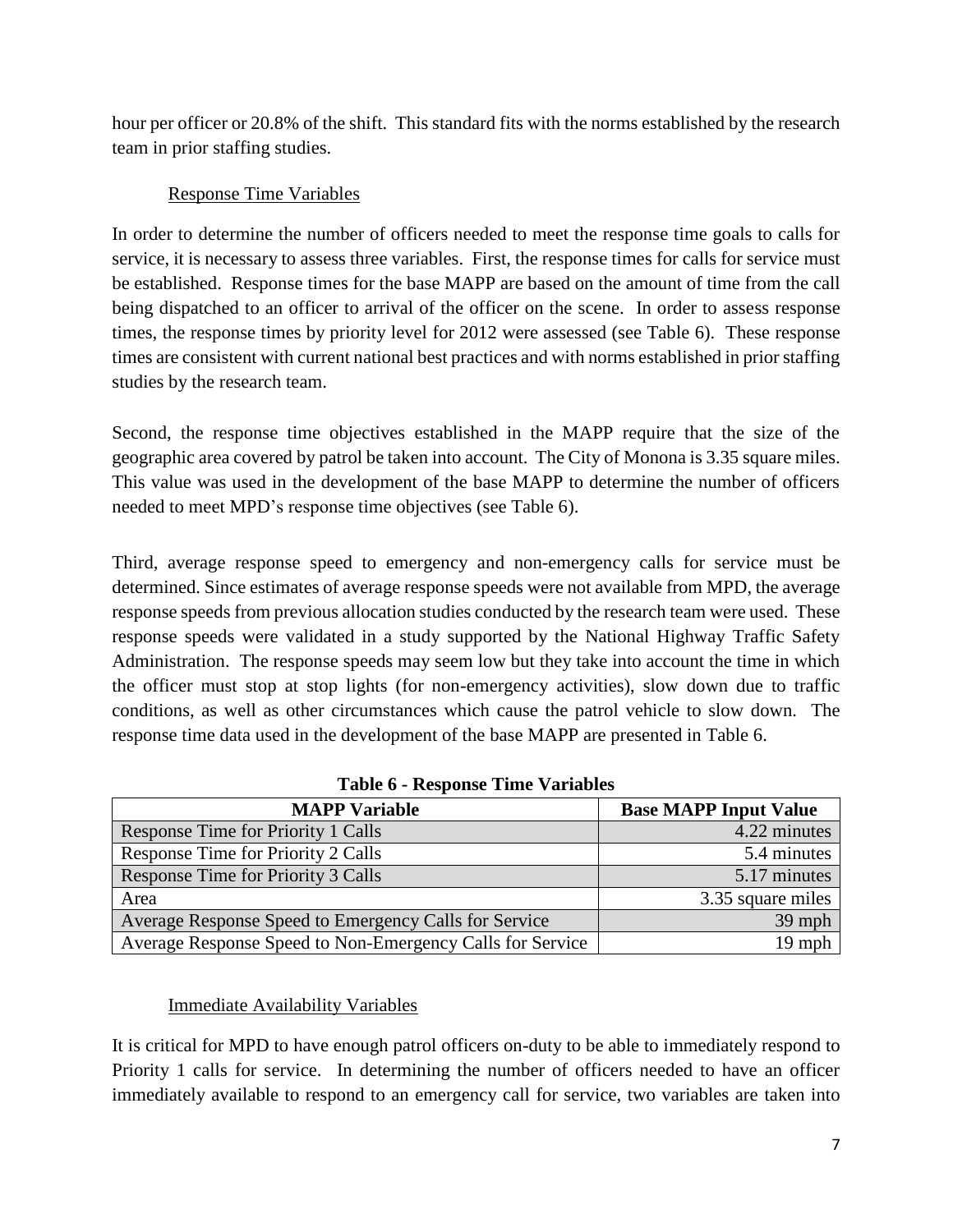account. First, the percentage of time an officer should be available to immediately respond to an emergency call for service was determined. Based on norms established in prior staffing assessments, the immediate availability standard was set at 95% which was then used in the base MAPP (see Table 7). For the base MAPP, the percentage of time one patrol officer will be available to immediately respond to a Priority 1 call for service was set at 95% and is certainly a reasonable expectation due to both the rarity and severity of Priority 1 calls.

Second, when determining the number of officers needed to provide an immediate response to a Priority 1 call for service, it is assumed that there are occasions when an officer who is on another call for service or self-initiated or administrative activity can clear that call or activity and respond to the Priority 1 call. When the officer is finished responding to the Priority 1 call for service, then the officer can return to the previous call or activity if necessary. Therefore, a certain percentage of calls for service, self-initiated activities, and administrative activities can be preempted if an officer is needed to respond to a Priority 1 call for service. However, it is argued that some calls for service or self-initiated activities cannot or should not be preempted because of the severity of the call for service, potential escalation, or because of citizen satisfaction reasons. The values established for the immediate availability performance objective are illustrated in Table 7.

| <b>MAPP Variable</b>                                             | <b>Base MAPP Input Value</b> |
|------------------------------------------------------------------|------------------------------|
| Percentage of time an officer will be available to immediately   |                              |
| respond to a Priority 1 call                                     | 95%                          |
| Percentage of calls for service that cannot be preempted         | 55%                          |
| Percentage of administrative activities that cannot be preempted | 15%                          |
| Percentage of self-initiated activities that cannot be preempted | 45%                          |

**Table 7 - Immediate Availability Variables**

### Visibility Variables

In order to determine the number of officers needed to meet the visibility performance objective, it is necessary to assess three variables. First, the visibility objective for two types of roadways must be set: 1) highway and arterial roadways, and 2) collector and residential streets. These objectives are based on the answer to the following questions: 1) how often should a patrol officer pass any given point on a highway or arterial roadway? and 2) how often should a patrol officer pass any given point on a collector or residential street? Basically, if a person was to stand on a street, how often should they see a patrol officer? The visibility objectives were set at 4 hours for highway and arterial roadways and 36 hours for collector and residential streets. This basically means that an officer should pass any given point on a highway or arterial roadway once every 4 hours and any given point on a collector or residential street every 36 hours. It is also important to remember that this performance objective is basically an average. Therefore, there will be some residential roadways in which an officer is seen more frequently than once every 36 hours.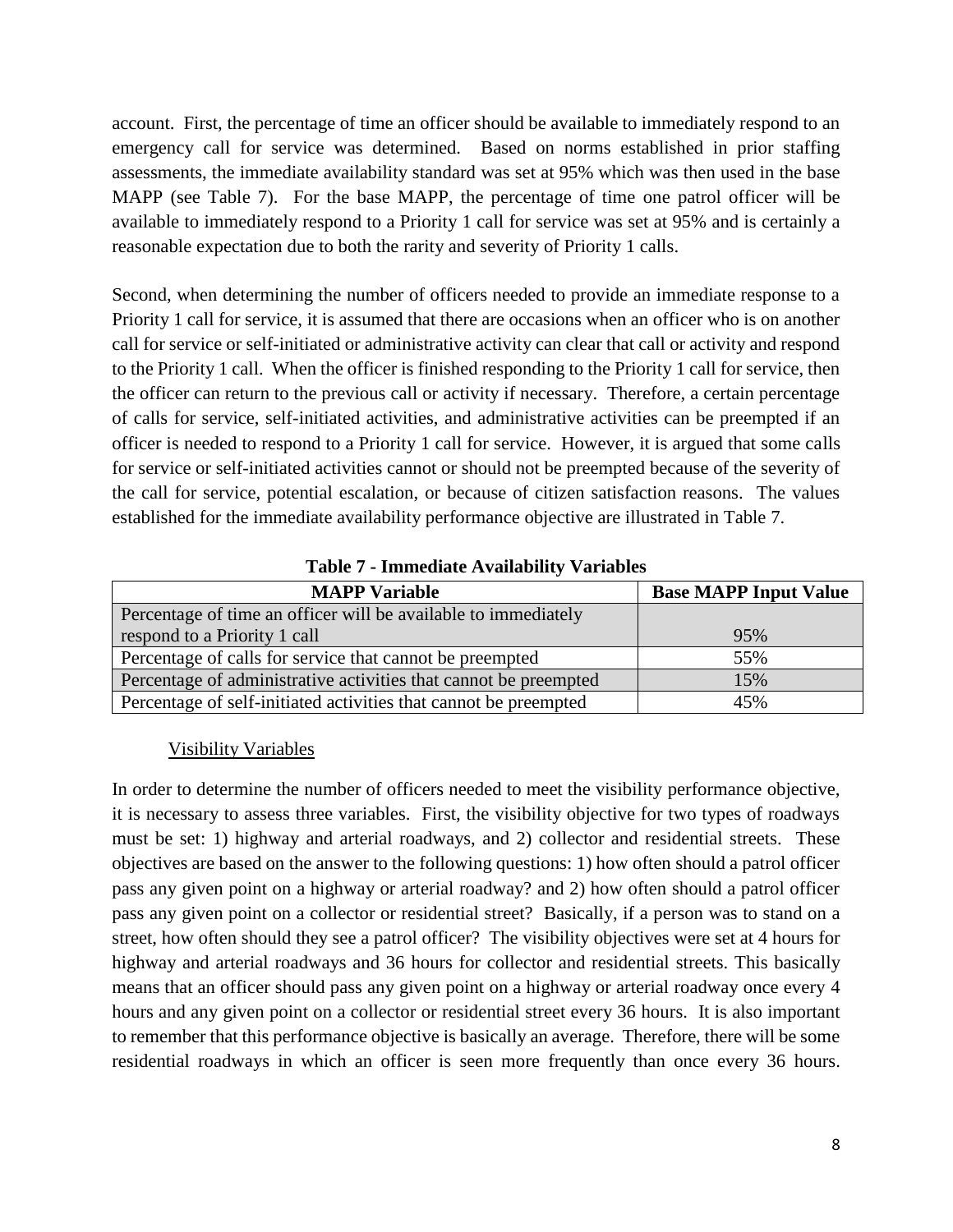Likewise, there will be some residential roadways in which an officer is seen less frequently than the visibility objective.

Second, the visibility objectives established in the MAPP require that the number of roadway miles be taken into account. Based on the latest data available, the City of Monona has 6.27 miles of highway and arterial roadways and 33.82 miles of collector and residential streets. Third, average patrol speed by roadway type must be determined. Since estimates of average patrol speeds were not available from MPD, the average patrol speeds from previous allocation studies conducted by the project team were used. These patrol speeds were validated in a study supported by the National Highway Traffic Safety Administration. The patrol speeds may seem low but they take into account the time in which the officer must stop at stop signs, slow down to verify or dispel suspicious circumstances, and identify precursors to criminal activity. The visibility objective data used in the development of the MAPP are presented in Table 8.

| <b>MAPP Variable</b>                                      | <b>Base MAPP Input Value</b> |
|-----------------------------------------------------------|------------------------------|
| Visibility Objective – Highway and Arterial Roadways      | 4 hours                      |
| Visibility Objective - Collector and Residential Streets  | 36 hours                     |
| Miles of Highway and Arterial Roadways                    | 6.27 miles                   |
| Miles of Collector and Residential Streets                | 33.82 miles                  |
| Average Patrol Speed on Highway and Arterial Roadways     | $24$ mph                     |
| Average Patrol Speed on Collector and Residential Streets | $14$ mph                     |

**Table 8 - Visibility Variables**

### Weights for Performance Objectives

As discussed, the MAPP focuses on several performance objectives. By weighting the performance objectives, MPD command staff can decide which of the performance objectives is most important and thus should hold more weight in determining the number of officers that need to be assigned to patrol. The weights must add up to 100%. For example, if MPD command staff feels that each performance objective is equally important, then a 20% weight is assigned to each performance objective. A 35% weight was assigned to the immediate availability objective, a 25% weight to the response time to Priority 1 calls objective, a 20% weight to the patrol visibility objective, and a weight of 10% was assigned to both the response time goal to Priority 2 and 3 calls objective (see Table 9). The immediate availability and Priority 1 response time objectives are more important to the MPD command staff and thus should hold more weight in the determination of the number of officers that should be assigned to patrol.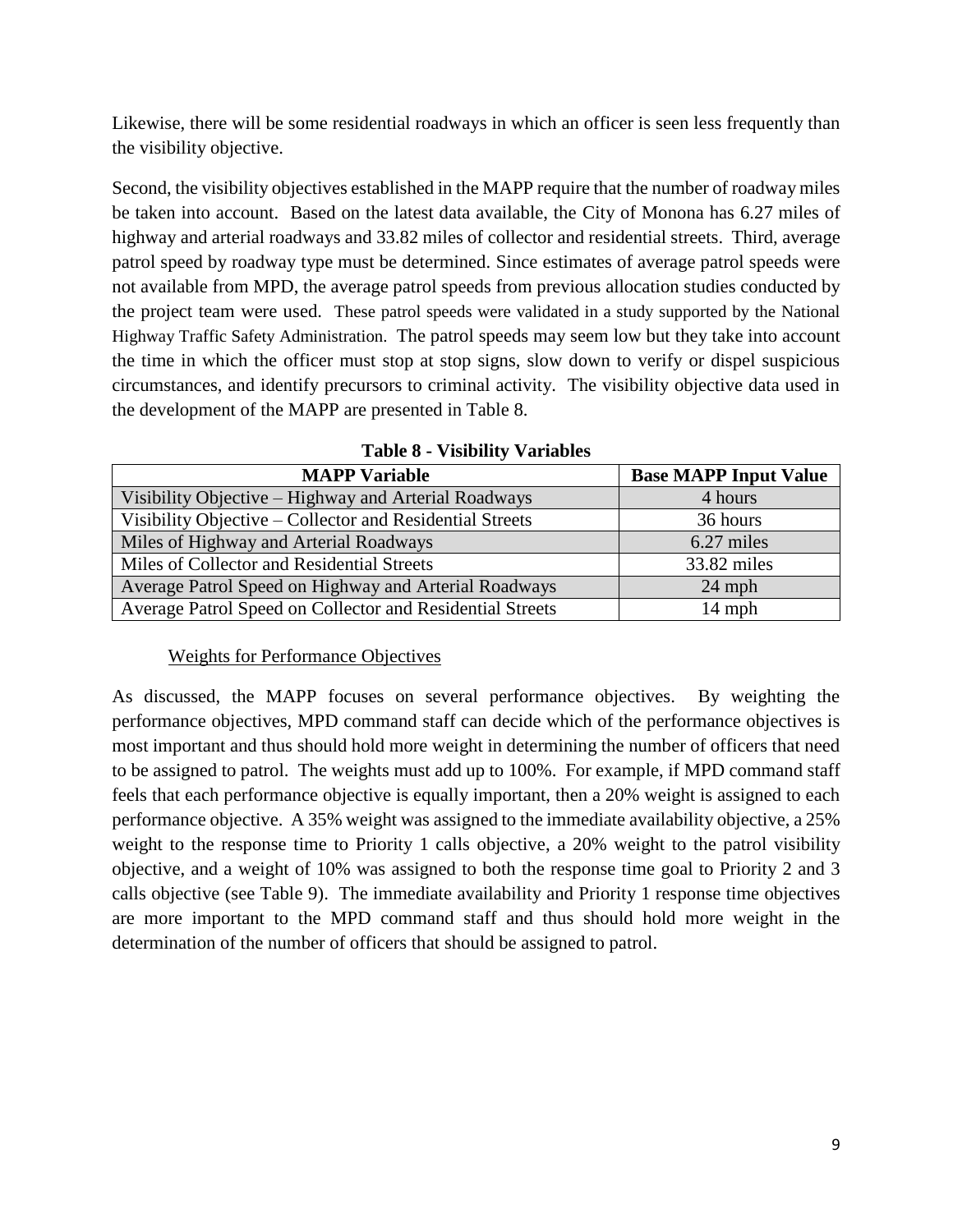| <b>MAPP Variable</b>                                     | <b>Base MAPP Input Value</b> |
|----------------------------------------------------------|------------------------------|
| Immediate Availability Objective Weight                  | 35%                          |
| Response Time Goal for Priority 1 Calls Objective Weight | 25%                          |
| Patrol Visibility Objective Weight                       | 20%                          |
| Response Time Goal for Priority 2 Calls Objective Weight | 10%                          |
| Response Time Goal for Priority 3 Calls Objective Weight | 10%                          |

**Table 9 – Performance Objective Weights**

### Leave Percentage

MPD captures 9 different types of leave (see Table 10). The average number of hours taken by patrol officers for each category of leave in 2012 was assessed. Using the numbers presented in Table 10, the leave percentage was calculated. The leave percentage is 17.62% for patrol officers. The leave percentage was rounded to 18% for entry into the base MAPP. The MPD leave percentage is below the average of 24% established in prior staffing studies conducted by the research team.

### **Table 10 – Types of Leave and Hours Taken – 2012\***

*Patrol Officers Only*

| <b>Type of Leave</b>        | <b>Average Hours Taken</b> |
|-----------------------------|----------------------------|
| <b>Administrative Leave</b> | 3.64                       |
| <b>Compensatory Time</b>    | 66.23                      |
| <b>Floating Holiday</b>     | 32.0                       |
| <b>Funeral Leave</b>        | 0.73                       |
| Holidays                    | 3.64                       |
| <b>Sick Leave</b>           | 42.45                      |
| Training                    | 51.0                       |
| Vacation                    | 140.36                     |
| <b>Workers Comp</b>         | 3.27                       |

*\* Includes 2013 vacation estimates*

Table 11 illustrates the value for each variable used in the development of the base MAPP which depicts the current state of conditions in MPD patrol. Using the data presented in Table 11, the base MAPP determined that 11 officers should be assigned to the patrol function in MPD. The current patrol staffing level in MPD is 11 officers. Therefore, the base MAPP is an accurate and valid mathematical reflection of the current conditions in MPD patrol.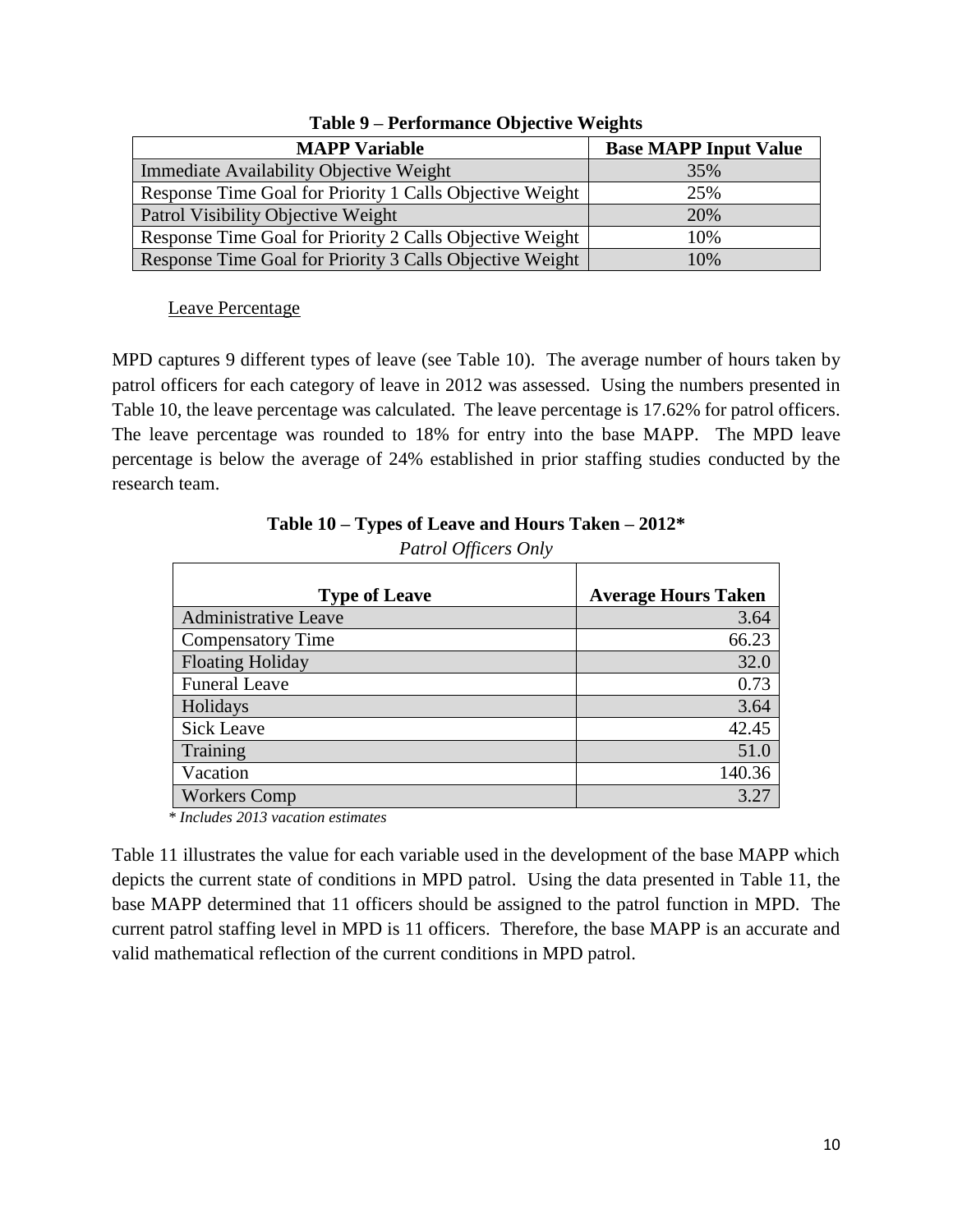|                                                                                      | <b>Base MAPP</b>          | <b>Variables Changed for</b>   |
|--------------------------------------------------------------------------------------|---------------------------|--------------------------------|
| <b>Call for Service and Service Time Variables</b>                                   | <b>Current Conditions</b> | <b>Strategic Staffing Plan</b> |
| Annual number of Priority 1 CFS (primary unit responses only)                        | 832                       | 1,115                          |
| Annual number of Priority 2 CFS (primary unit responses only)                        | 1,322                     | 1,772                          |
| Annual number of Priority 3 CFS (primary unit responses only)                        | 2,325                     | 3,116                          |
| Total number of back-up unit responses to Priority 1 CFS                             | 609                       | 816                            |
| Total number of back-up unit responses to Priority 2 CFS                             | 721                       | 966                            |
| Total number of back-up unit responses to Priority 3 CFS                             | 594                       | 796                            |
| Average service time (minutes) per Priority 1 CFS (primary unit only)                | 25.8                      |                                |
| Average service time (minutes) per Priority 2 CFS (primary unit only)                | 34.2                      |                                |
| Average service time (minutes) per Priority 3 CFS (primary unit only)                | 20.4                      |                                |
| Average service time (minutes) per back-up response to Priority 1 CFS                | 33.6                      |                                |
| Average service time (minutes) per back-up response to Priority 2 CFS                | 31.8                      |                                |
| Average service time (minutes) per back-up response to Priority 3 CFS                | 23.4                      |                                |
| <b>Self-Initiated and Administrative Time Variables</b>                              |                           |                                |
| Performance objective - Self-initiated time in minutes per hour per officer          | 7.82                      | 15                             |
| Performance objective - Administrative time in minutes per hour per officer          | 12.5                      |                                |
| <b>Response Time Variables</b>                                                       |                           |                                |
| Performance objective - Response time for Priority 1 calls (minutes)                 | 4.22                      |                                |
| Performance objective - Response time for Priority 2 calls (minutes)                 | 5.4                       |                                |
| <b>Performance objective - Response time for Priority 3 calls (minutes)</b>          | 5.17                      |                                |
| Area (square miles)                                                                  | 3.35                      |                                |
| Average response speed (mph) for emergency activities                                | 39                        |                                |
| Average response speed (mph) for non-emergency activities                            | 19                        |                                |
| <b>Immediate Availability Variables</b>                                              |                           |                                |
| Performance objective - Percentage of time an officer will be available to           |                           |                                |
| immediately respond to a Priority 1 call                                             | 95                        |                                |
| Percentage of calls for service that cannot be preempted                             | 55                        |                                |
| Percentage of administrative activities that cannot be preempted                     | 15                        |                                |
| Percentage of self-initiated activities that cannot be preempted                     | 45                        |                                |
| <b>Visibility Variables</b>                                                          |                           |                                |
| Performance objective - Visibility objective (hours), highway/arterial roadways      | 4                         |                                |
| Performance objective - Visibility objective (hours), collector/residential roadways | $\overline{36}$           |                                |
| Number of miles, highway/arterial roadways                                           | 6.27                      |                                |
| Number of miles, collector/residential roadways                                      | 33.82                     |                                |
| Average patrol speed (mph), highway/arterial roadways                                | 24                        |                                |
| Average patrol speed (mph), collector/residential roadways                           | 14                        |                                |
| <b>Weights for Performance Objectives</b>                                            |                           |                                |
| Immediate availability objective weight (percentage)                                 | 35                        |                                |
| Response time goal for Priority 1 calls objective weight (percentage)                | 25                        |                                |
| Patrol visibility objective weight (percentage)                                      | 20                        |                                |
| Response time goal for Priority 2 calls objective weight (percentage)                | 10                        |                                |
| Response time goal for Priority 3 calls objective weight (percentage)                | 10                        |                                |
| <b>Leave Percentage</b>                                                              |                           |                                |
| Average Percentage of Time On Leave                                                  | $18\,$                    |                                |

### **Table 11 – MAPP Variables and Determination of Staffing Needs**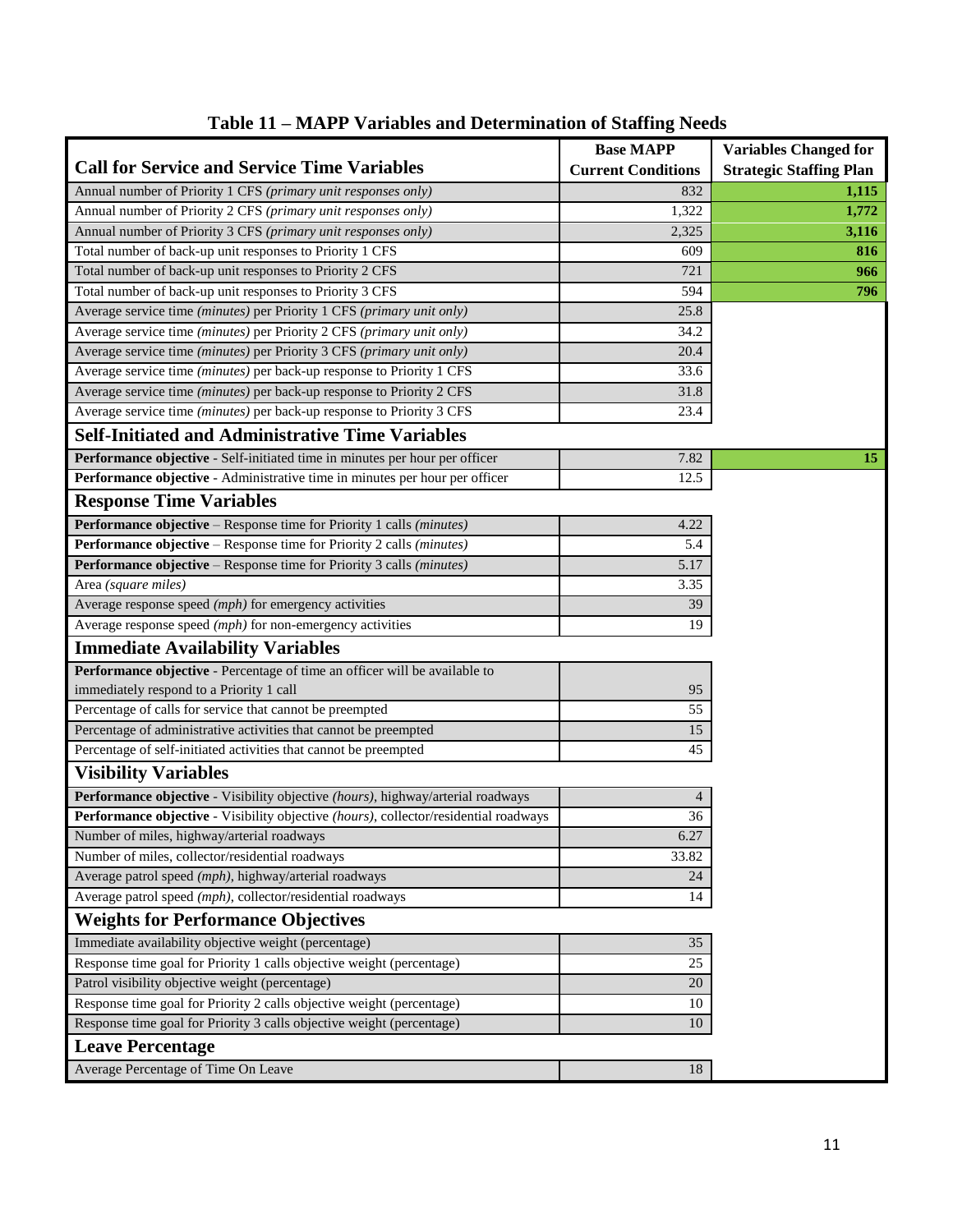### **Building the Strategic Staffing Plan for Patrol**

All values used in the development of the base MAPP fit within the expected norms established by the research team in prior staffing studies with the exception of one variable:

1) Self-initiated time in minutes per hour per officer;

The strategic patrol staffing plan that is developed in this section will focus on staffing the patrol function in MPD so improvements on self-initiated time can be made and can become more in line with contemporary staffing standards.

In order to increase the amount of time available to officers to perform self-initiated activities, the following changes were made to the base MAPP (see Table 11).

1) Self-initiated time in minutes per hour per officer was increased from the current 7.82 minutes in the base MAPP to 15 minutes (25% of each shift) in the MAPP developed for the strategic staffing plan. This standard fits with the minimum norms established by the research team in prior staffing studies but is below the long-established national standard of 33% of each shift should be allocated for self-initiated activities.

The only other variables that changed from the base MAPP to the MAPP developed for the strategic staffing plan are the projected calls for service, by priority level, over the next five years. With a consistent increase in property crimes experienced by MPD over the past few years, it is projected that calls for service will increase at a rate of 5% annually over the next five years (see Table 12). A 5% annual increase in calls for service is considered a moderate increase. As illustrated in Table 11, the MAPP developed for the strategic staffing plan utilized a 5% annual increase in calls for service and back-up unit responses over the next five years.

| $1400$ , $12 - 110$ function calls for Set vice through 2010 |       |       |       |       |       |       |       |
|--------------------------------------------------------------|-------|-------|-------|-------|-------|-------|-------|
|                                                              | 2012  | 2013  | 2014  | 2015  | 2016  | 2017  | 2018  |
| <b>Priority 1 – Primary Unit</b>                             | 832   | 874   | 917   | 963   | 1,011 | 1,062 | 1,115 |
| <b>Priority 2 – Primary Unit</b>                             | 1,322 | 1,388 | 1,458 | 1,530 | 1,607 | 1,687 | 1,772 |
| <b>Priority 3 – Primary Unit</b>                             | 2,325 | 2,441 | 2.563 | 2,691 | 2,826 | 2,967 | 3,116 |
| <b>Priority 1 – Back-Up Units</b>                            | 609   | 639   | 671   | 705   | 740   | 777   | 816   |
| <b>Priority 2 – Back-Up Units</b>                            | 721   | 757   | 795   | 835   | 876   | 920   | 966   |
| <b>Priority 3 – Back-Up Units</b>                            | 594   | 624   | 655   | 688   | 722   | 758   | 796   |

**Table 12 – Projected Calls for Service through 2018**

*All of the other variables in the base MAPP remained the same in the MAPP developed for the strategic staffing plan*.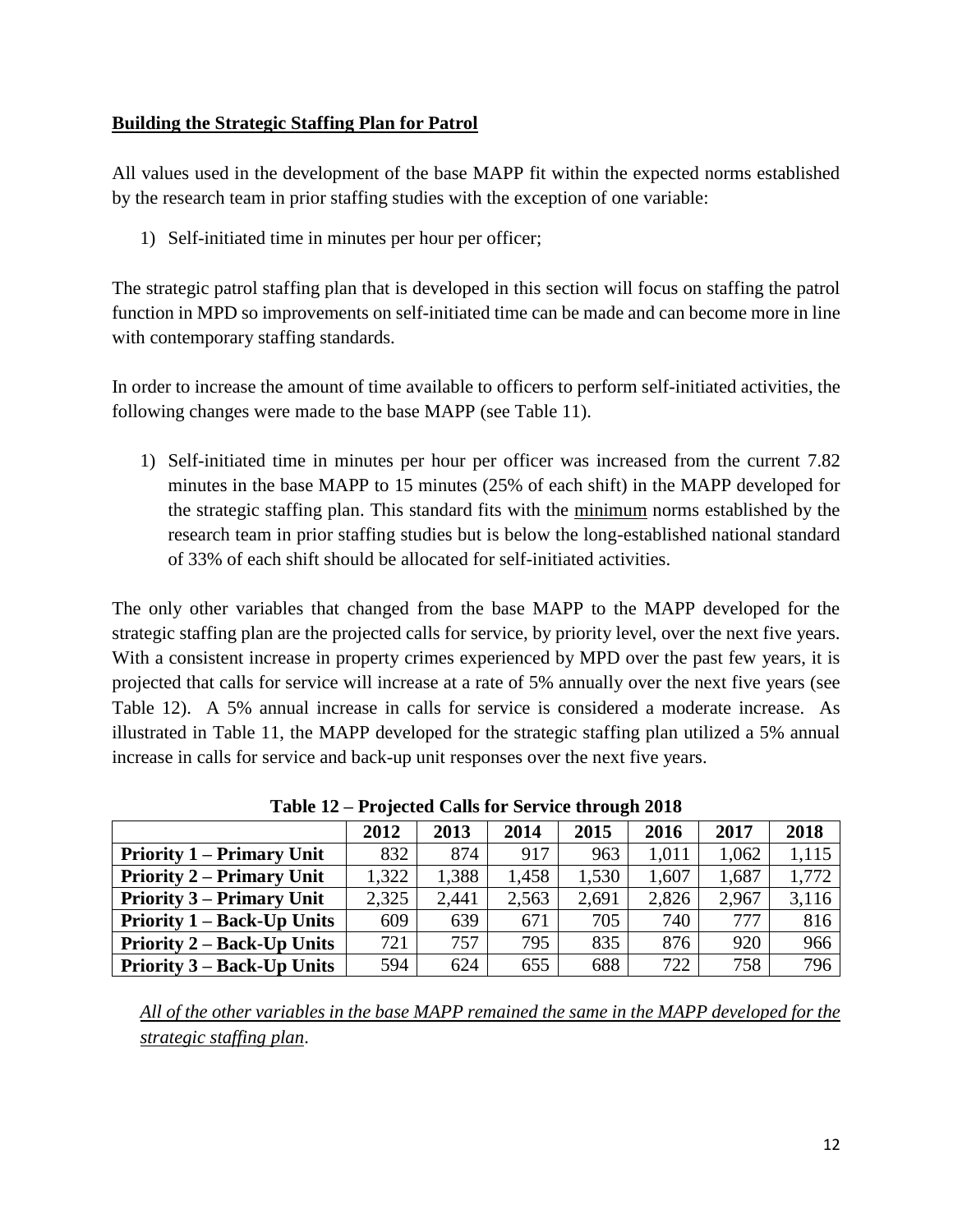**Recommendation #1: Based on the results of the MAPP, it is recommended that 17 patrol officers be assigned to patrol by the end of fiscal year 2018.** 

| <b>Implementation Timeframe:</b> | FY 2014 – Add 1 patrol officer  |
|----------------------------------|---------------------------------|
|                                  | FY 2015 – Add 1 patrol officer  |
|                                  | FY 2016 – Add 2 patrol officers |
|                                  | FY 2017 – Add 1 patrol officer  |
|                                  | FY 2018 – Add 1 patrol officer  |
|                                  |                                 |

This represents an increase of 6 patrol officers over the current authorized patrol strength of 11; a 54.5% increase. Changes of this magnitude do not occur quickly. Therefore, the strategic patrol staffing plan will accomplish the addition of 6 patrol officers over a five year period.

### FY 2014 – Add 1 patrol officer

Based on the results of the MAPP, it is expected that the addition of 1 patrol officer in FY 2014 will have the following impact on the patrol performance objectives targeted by the strategic patrol staffing plan.

- 1) Self-initiated time in minutes per hour per officer will increase from the current 7.82 minutes to 9.26 minutes.
- 2) Calls for service and back-up unit responses will increase by 5%.

### FY 2015 – Add 1 patrol officer

Based on the results of the MAPP, it is expected that the addition of 1 patrol officer in FY 2015 (total of 2 additional patrol officers over current authorized patrol strength) will have the following impact on the patrol performance objectives targeted by the strategic patrol staffing plan.

- 1) Self-initiated time in minutes per hour per officer will increase from 9.26 minutes to 10.7 minutes.
- 2) Calls for service and back-up unit responses will increase by 5%.

### FY 2016 – Add 2 patrol officers

Based on the results of the MAPP, it is expected that the addition of 2 patrol officers in FY 2016 (total of 4 additional patrol officers over current authorized patrol strength) will have the following impact on the patrol performance objectives targeted by the strategic patrol staffing plan.

- 1) Self-initiated time in minutes per hour per officer will increase from 10.7 minutes to 12.14 minutes.
- 2) Calls for service and back-up unit responses will increase by 5%.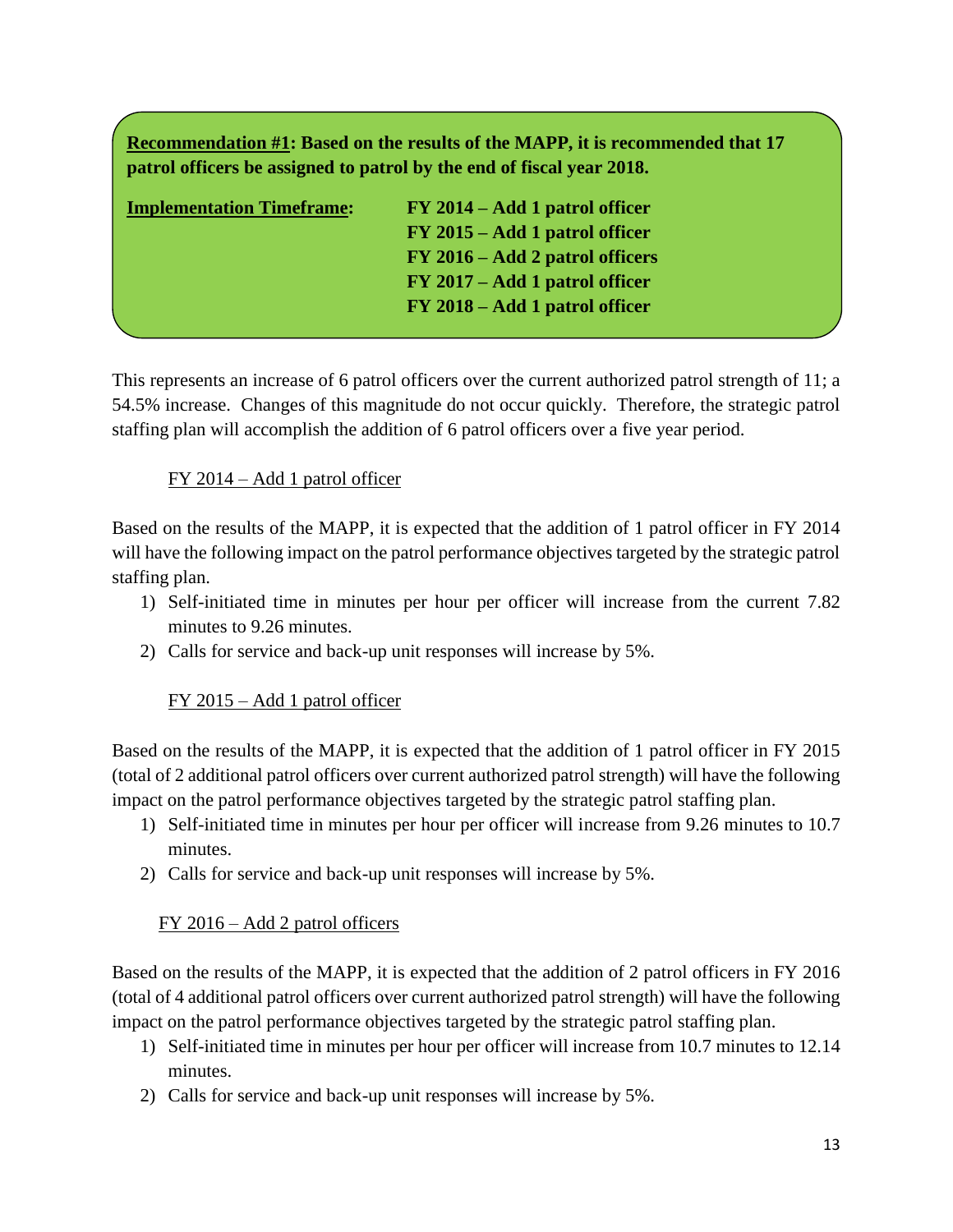### FY 2017 – Add 1 patrol officer

Based on the results of the MAPP, it is expected that the addition of 1 patrol officer in FY 2017 (total of 5 additional patrol officers over current authorized patrol strength) will have the following impact on the patrol performance objectives targeted by the strategic patrol staffing plan.

- 1) Self-initiated time in minutes per hour per officer will increase from 12.14 minutes to 13.58 minutes.
- 2) Calls for service and back-up unit responses will increase by 5%.

### FY 2018 – Add 1 patrol officer

Based on the results of the MAPP, it is expected that the addition of 1 patrol officer in FY 2018 (total of 6 additional patrol officers over current authorized patrol strength) will have the following impact on the patrol performance objectives targeted by the strategic patrol staffing plan.

- 1) Self-initiated time in minutes per hour per officer will increase from 13.58 minutes to 15 minutes.
- 2) Calls for service and back-up unit responses will increase by 5%.

The implementation of the strategic patrol staffing plan as designed will allow MPD patrol officers to do the following:

• Annually respond to a projected 5% annual increase in dispatched calls for service;

• Respond to Priority 1 calls for service in 4.22 minutes, Priority 2 calls for service in 5.4 minutes, and Priority 3 calls for service in 5.17 minutes;

• Have one officer available to immediately respond to a Priority 1 call for service 95% of the time;

- Provide a sufficient level of police visibility in the community;
- Spend 25% of their shift on self-initiated activities;
- Spend 20.8% of their shift on administrative activities; and
- Maintain the current leave rate for patrol officers.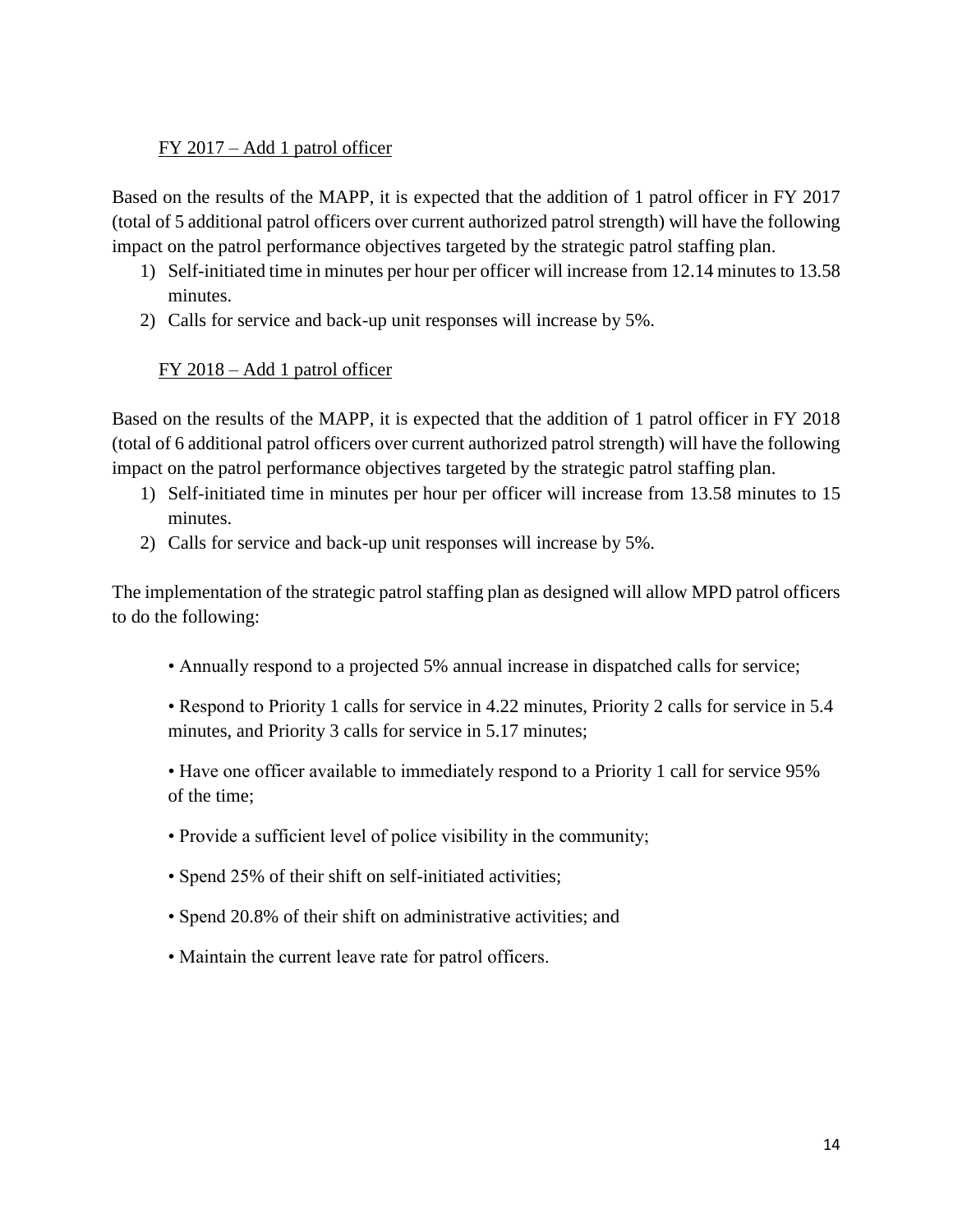### **Patrol Supervision**

The Patrol Bureau includes 3 shifts of 3 patrol officers with 2 additional patrol officers working relief shifts. Currently, one patrol sergeant and one lieutenant provide supervision of patrol officers. As patrol officers are added under the strategic patrol staffing plan, additional patrol supervision will be required. Therefore, the following recommendation is offered.

**Recommendation #2: One additional Sergeant (total of 2 patrol sergeants) should be assigned to the Patrol Bureau.**

**Implementation Timeframe: FY 2017 – One Sergeant**

**Additional Hire Required: The promotion of an officer to sergeant will require the hiring of a new officer to fill the vacancy in patrol created by the promotion.**

### **COMMUNITY RELATIONS STAFFING**

MPD has one community relations officer (CRO) position, but the position is currently open. When filled, the CRO is responsible for managing all of MPD community outreach and crime prevention programs. Filling the one CRO position is the most efficient way for MPD to become actively engaged in implementing its community awareness and crime prevention programs. Without a designated CRO, the responsibilities of this position are placed on patrol. With responsibility for answering calls for service, performing self-initiated activities, and other primary responsibilities, the CRO tasks are relegated to secondary status by patrol officers. The assignment of one community relations officer should continue and the staffing level is sufficient for the next five years.

**Recommendation #3: One patrol officer should be assigned as the Community Relations Officer.**

**Implementation Timeframe: FY 2014 – One Community Relations Officer**

**Additional Hire Required: The assignment of one patrol officer as the Community Relations Officer will require the hiring of a new officer to fill the vacancy in patrol created by the assignment.**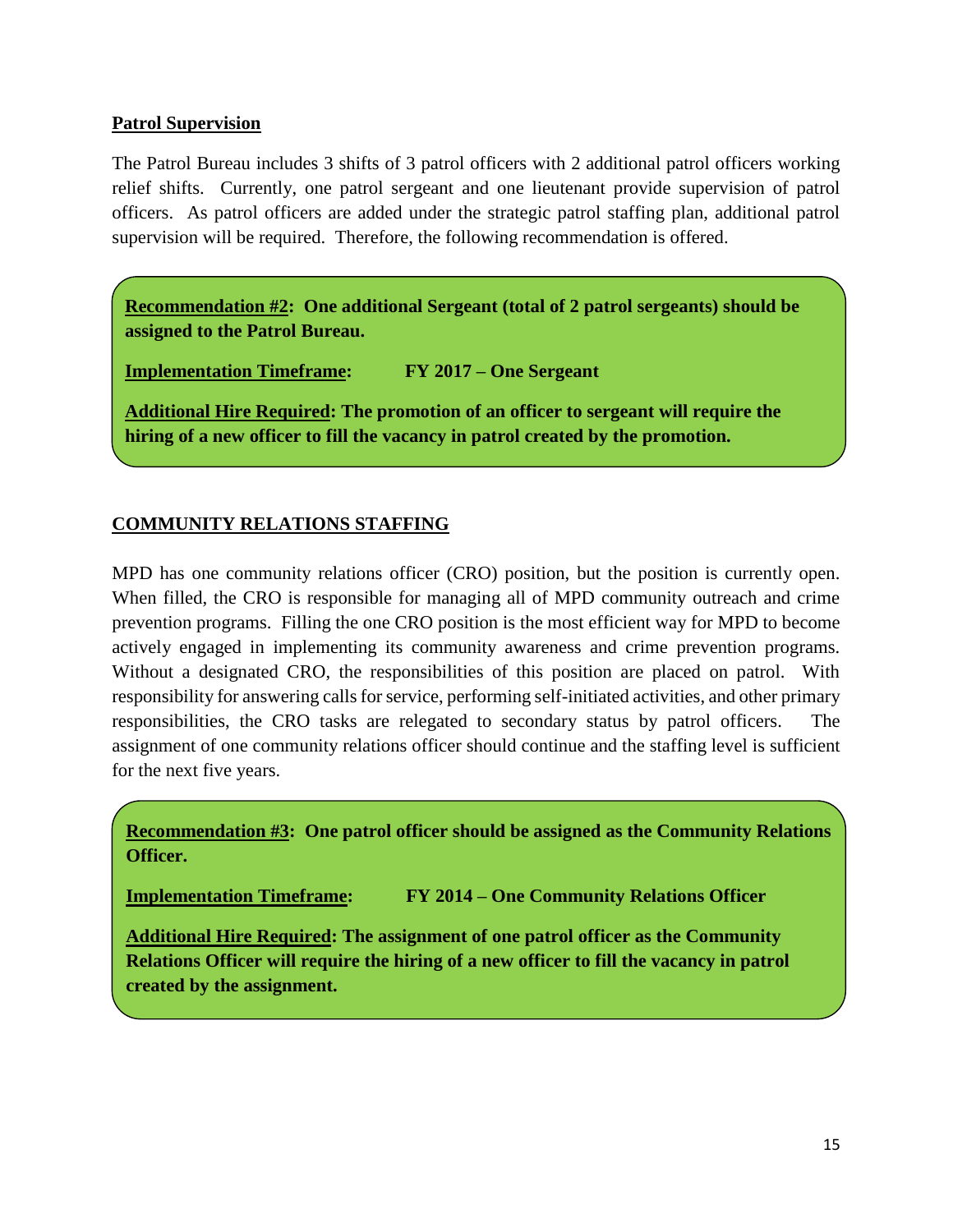### **CROSSING GUARD STAFFING**

The Winnequah School is the only elementary school in the Monona Grove School District within the City of Monona. Therefore, Monona PD has one part-time school crossing guard who is assigned to the Winnequah School. The essential job functions of the school crossing guard include:

- Knowledge of traffic hazards and safety precautions related to crossing guard work;
- Knowledge of methods for promoting safety for children and employees;
- Ability to establish and maintain effective working relationships with children, school officials, and the general public; and,
- Ability to effectively communicate basic traffic and street crossing instructions to drivers and students by giving oral and hand gesture instructions.

Over the next five years, the Monona Grove School District is not expected to build a new elementary school within the city limits of Monona. Therefore, the current staffing level of school crossing guards is sufficient for the next five years.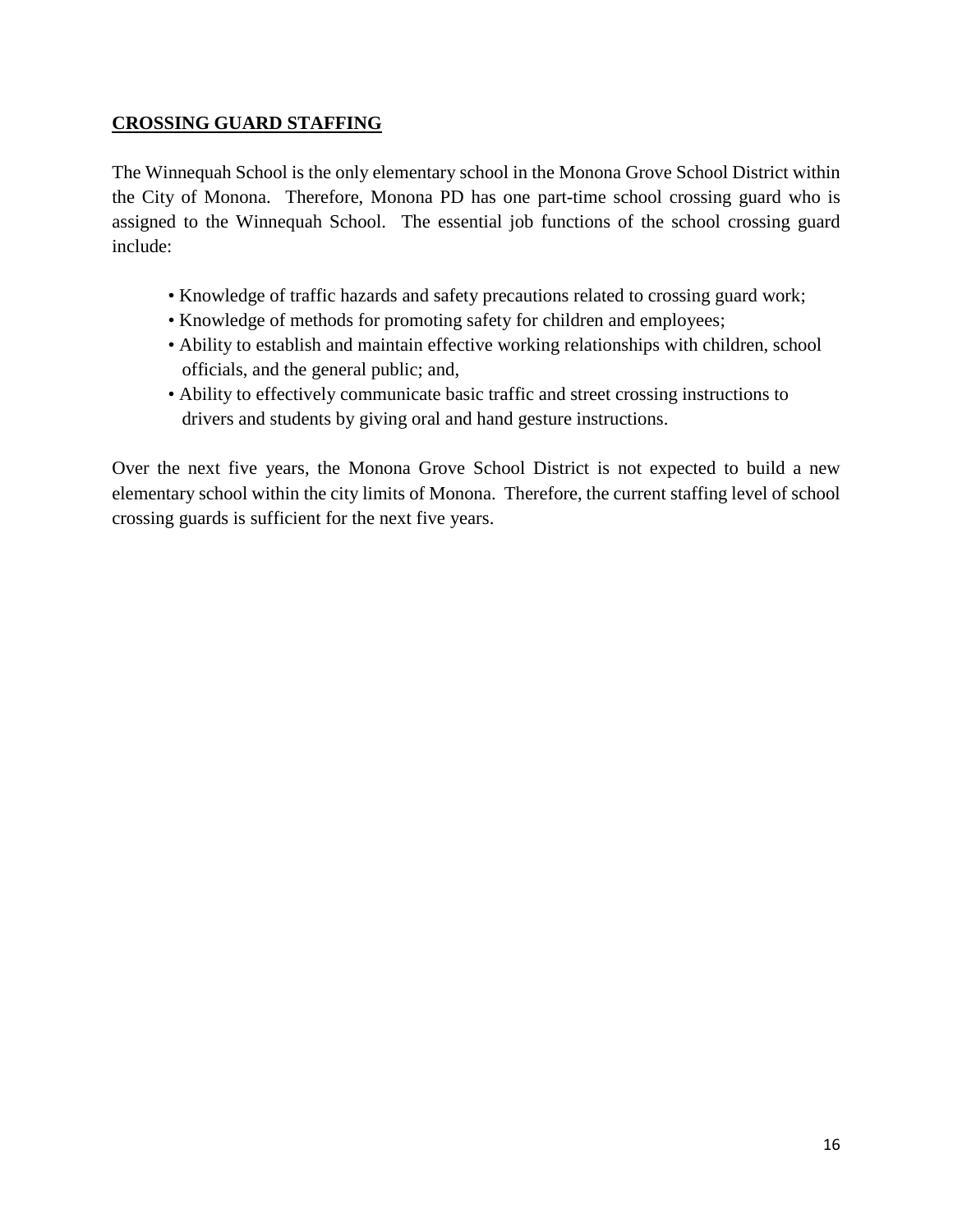### **SECTION II: INVESTIGATIONS DIVISION STAFFING**

This section of the report develops a strategic staffing plan for the Monona Police Department (MPD) Investigations Division. The Investigations Division is comprised of investigations, school liaison, court clerk, and dispatch. Table 13 illustrates the current staffing within the division. The staffing needs of each of these positions over the next five years are discussed in this section.

| o                              |                       |                             |  |  |
|--------------------------------|-----------------------|-----------------------------|--|--|
| <b>Position</b>                | <b>Classification</b> | <b>Authorized Personnel</b> |  |  |
| Lieutenant                     | Sworn                 |                             |  |  |
|                                |                       |                             |  |  |
| <b>Criminal Investigations</b> |                       |                             |  |  |
| Detective Sergeant             | Sworn                 |                             |  |  |
| Detectives                     | Sworn                 | $\mathfrak{D}$              |  |  |
|                                |                       |                             |  |  |
| <b>School Liaison</b>          |                       |                             |  |  |
| <b>School Liaison</b>          | Sworn                 |                             |  |  |
|                                |                       |                             |  |  |
| <b>Court Clerk</b>             |                       |                             |  |  |
| <b>Court Clerk</b>             | Civilian              |                             |  |  |
|                                |                       |                             |  |  |
| <b>Dispatch</b>                |                       |                             |  |  |
| Dispatchers (full-time)        | Civilian              | 4                           |  |  |
| Dispatchers (part-time)        | Civilian              | 3                           |  |  |

|  |  | Table 13 – Investigations Division Staffing |  |  |
|--|--|---------------------------------------------|--|--|
|--|--|---------------------------------------------|--|--|

### **CRIMINAL INVESTIGATIONS**

Investigative units can be categorized in many ways. One of the categorization means is to divide criminal investigations into reactive and proactive units. Even though each unit may provide both reactive and proactive services, one of the two characterizations is prominent in each unit. The activities of reactive units are primarily determined by incidents that have been reported by a citizen to a patrol officer that has been routed to the criminal investigations supervisor for further review and then assigned to a detective for follow-up investigation. Not all cases can be assigned for follow-up investigation either because they are unlikely to be solved or because staffing levels limit the number of cases that can be assigned to investigators. The workload of reactive units is quantifiable by assessing the number of cases referred to the investigations supervisor for further review and the case assignment practices within the investigative unit. MPD Criminal Investigations is a traditional reactive investigative unit and the 2 generalist investigators and 1 detective sergeant almost exclusively work reactive cases. Proactive units certainly work cases but much of the effort expended in these units is proactive through the development of criminal intelligence to target drugs and high rate offenders. MPD currently does not have a proactive unit or detective.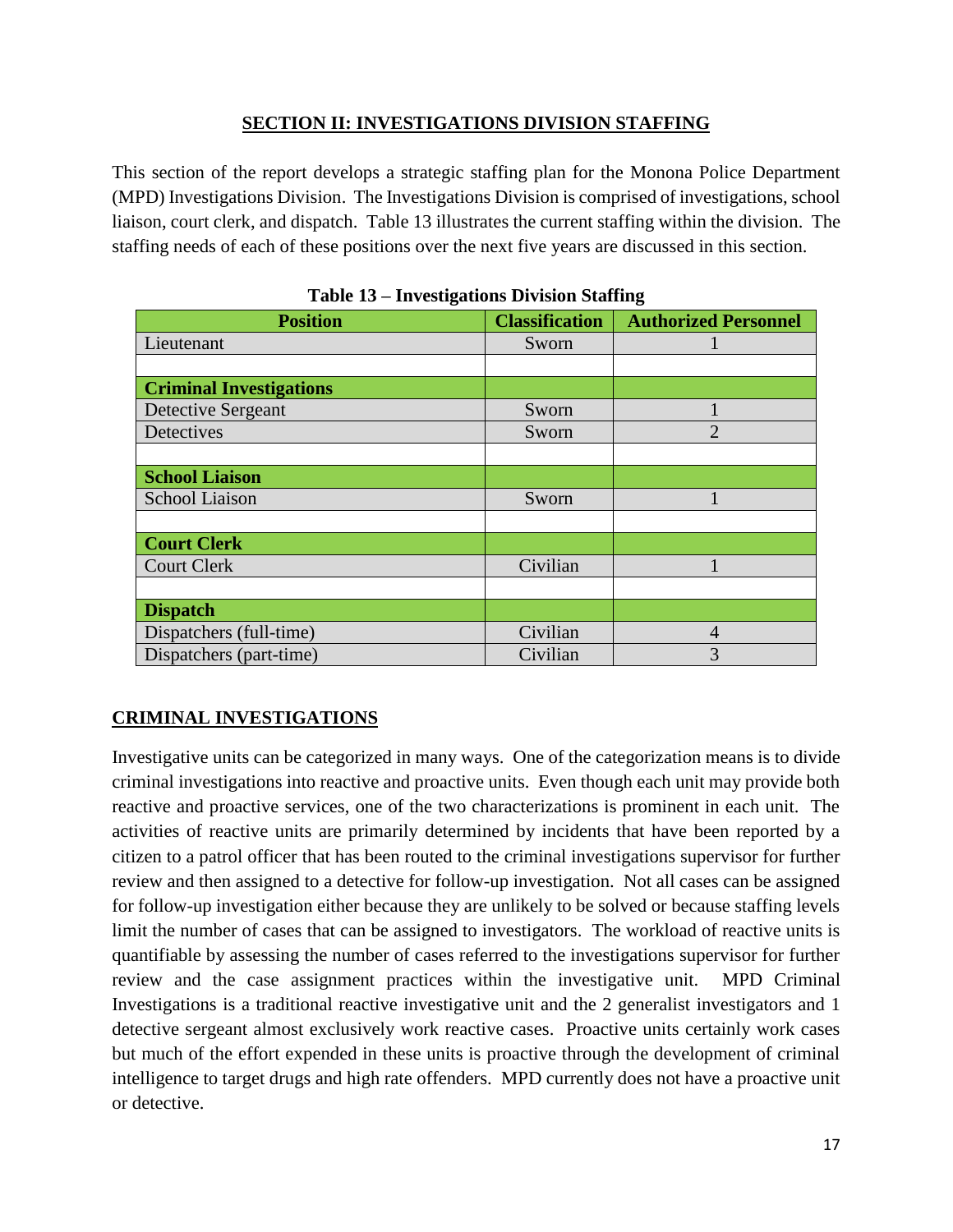The analysis performed to determine the staffing needs of an investigative unit differs depending on whether the unit is reactive or proactive. Proactive units, since the activity is less quantifiable, are not good candidates for the modeling process. On the other hand, reactive units, like the one within MPD, fit well within the parameters of the modeling process.

As previously mentioned, many cases are not assigned to investigators because they are either unlikely to be solved or because of staffing considerations assessed by the supervisor. It is common for an equilibrium to be established in reactive investigative units regarding the number of new cases assigned each month to an investigator and the total number of cases on the active caseload of each investigator. A supervisor may not assign certain cases when the equilibrium thresholds informally established in the unit have been reached. Staffing levels can be determined by simply assessing the number of cases that are not currently assigned, that should be, and then determining the number of detectives needed to handle the increased number of cases assigned to detectives. As demonstrated below, this approach was utilized in making the staffing determinations within MPD Criminal Investigations.

For each case, the detective lieutenant reads the initial report completed by the patrol officer and makes a case assignment decision based on the initial report. The lieutenant takes into account several factors in deciding to assign a case or not including, seriousness of the offense, cooperativeness of the victim, witness to the crime (individuals or "electronic witnesses" in the form of video/audio recordings), knowledge of suspect's name, traceable property, specific method of operation, presence of usable physical evidence, and whether or not the crime can be solved in a timely fashion, among others.

Data were obtained on the number of cases reviewed by the detective lieutenant in 2011 and 2012 (see Table 14). Data were also obtained on the number of cases, by offense, reviewed by the detective lieutenant for possible detective assignment in 2011 and 2012 (see Table 15). In 2012, a total of 917 cases were reviewed by the detective lieutenant, with 234 cases being assigned to detectives for a follow-up investigation. The remaining unassigned cases in 2012 (683) were suspended or inactivated and no investigative effort was expended on them by detectives. Overall, 25.5% of the cases reviewed by the detective lieutenant were assigned to detectives in 2012. The numbers and percentages are similar for 2011 as well which demonstrates that there have not been any significant changes in assignment practices in the past few years.

|              | 2011 |       | 2012                                           |            |  |
|--------------|------|-------|------------------------------------------------|------------|--|
|              |      |       | Number of Cases   Percentage   Number of Cases | Percentage |  |
| Assigned     | 200  | 24.3% | 234                                            | 25.5%      |  |
| Not Assigned | 622  | 75.7% | 683                                            | 74.5%      |  |
| <b>Total</b> | 822  |       | 917                                            |            |  |

**Table 14 – Cases Assigned/Not Assigned – Criminal Investigations**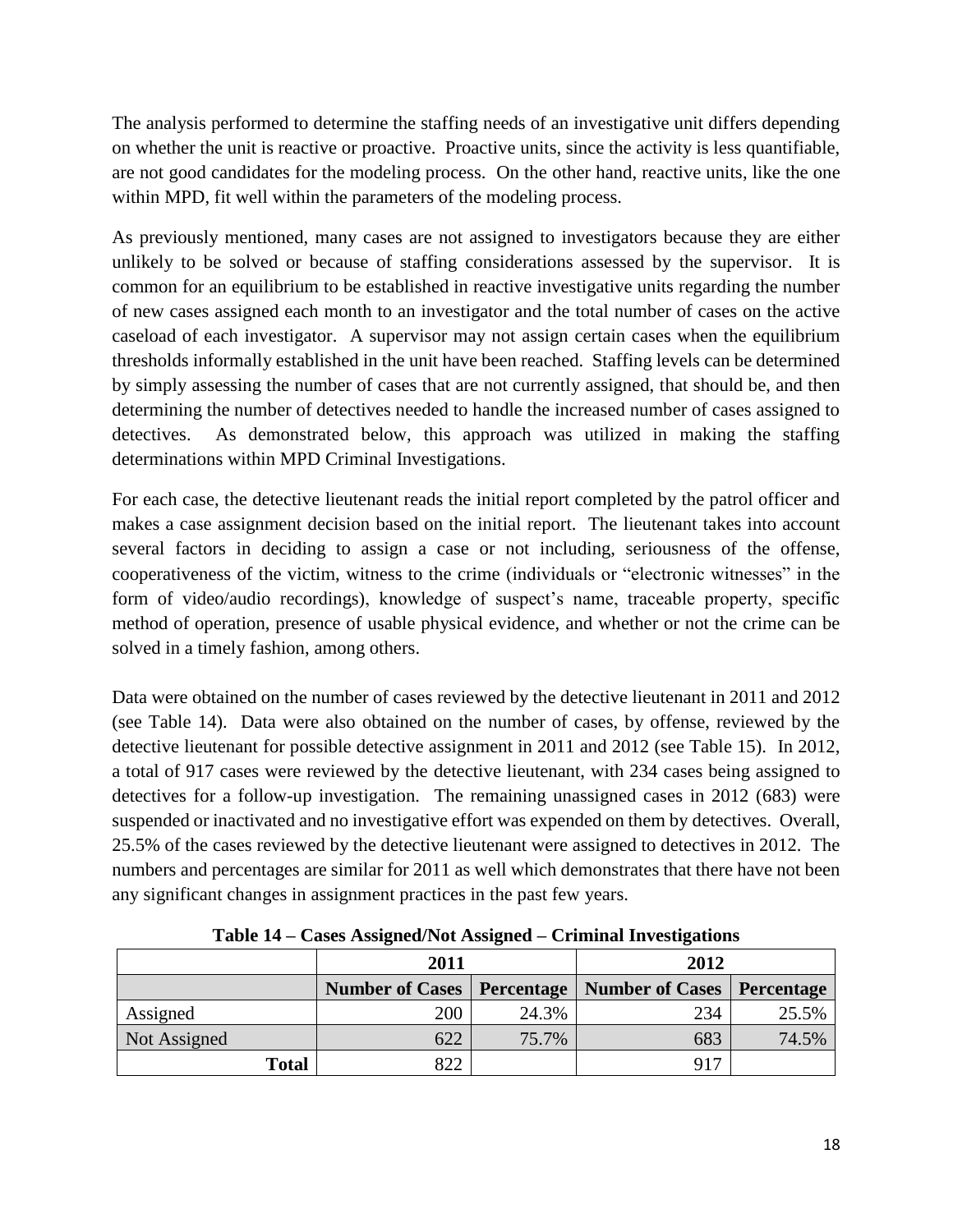In assessing current and future staffing levels, the MPD command staff were asked if they thought that cases were not being assigned to investigators for follow-up investigations due to staffing shortages and the desire to maintain reasonable caseloads. The command staff agreed that the cases that can be solved with a reasonable amount of investigative effort are being assigned to investigators which indicates to the research team that there are not any current staffing shortages in investigations.

In addition, the average number of new cases assigned per detective was calculated using the data presented in Table 14. The number of new cases assigned certainly varies by month and type of offense, but the average number of new cases assigned was about 6 new cases per month per investigator from 2011-2012. Since the detective sergeant actively investigates cases, he was included in the calculations. Considering the number of new cases assigned to each investigator and the types of cases investigated, there is no indication that investigations is understaffed. In fact, the number of new cases assigned each month, considering the type of cases assigned as well, is moderately low based on the experience of the research team in conducting investigation staffing assessments for other law enforcement agencies.

| <b>Offense</b>              | 2011 | 2012 |
|-----------------------------|------|------|
| Arson                       |      | 0    |
| <b>Battery</b>              | 22   | 6    |
| <b>Burglary</b>             | 24   | 26   |
| Child Abuse                 | 2    | 8    |
| Death Investigation         | 15   | 9    |
| Disturbance                 | 174  | 45   |
| Drug Investigation/Overdose | 61   | 41   |
| Fraud/Forgery               | 65   | 77   |
| Juvenile Complaints         | 35   | 43   |
| <b>Property Damage</b>      | 86   | 94   |
| Robbery                     | 4    |      |
| Sex Offense                 | 4    | 13   |
| <b>Stolen Vehicle</b>       | 5    | 6    |
| Theft/Retail Theft          | 265  | 521  |
| Threats/Harassment          | 49   | 20   |
| Other                       | 10   |      |
| <b>Total</b>                | 822  | 917  |

**Table 15 – Cases Reviewed – Criminal Investigations**

#### **SCHOOL LIAISON**

MPD has 1 officer assigned as a School Liaison. The School Liaison provides service to all schools in the Monona Grove School District including 1 high school, 1 charter school, 1 junior high, and 3 elementary schools even though all of the schools are not in the City of Monona. It is commonly recommended among the SRO community that 1 SRO should be assigned to each high school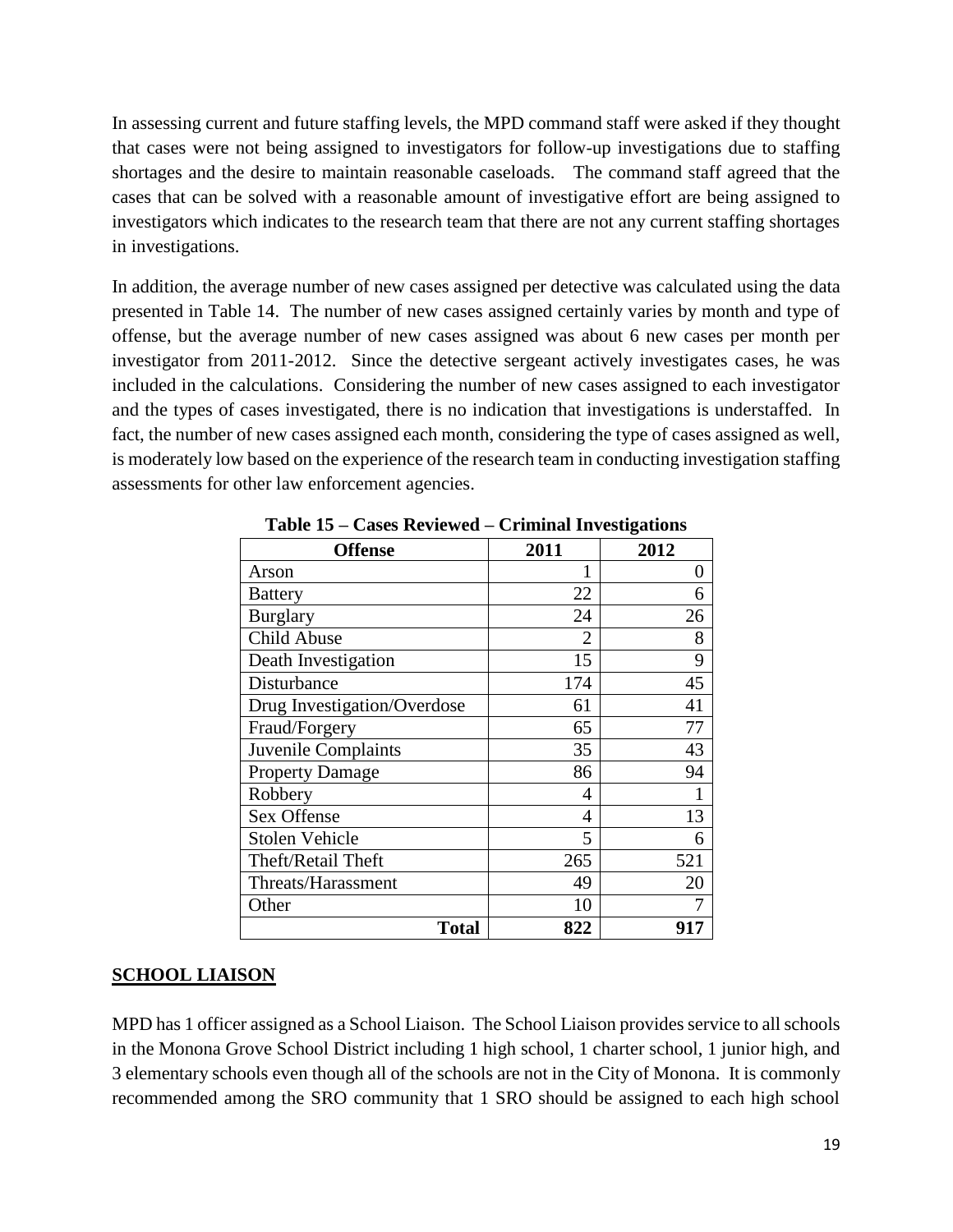(regardless of size) and 1 SRO to every 2 middle schools. Although the original source of these recommendations is unknown, it is commonly discussed among the SRO community as the staffing standards to follow. If these standards are applied to MPD, 1.5 officers should be assigned as School Liaison; one to the high school and one-half to the one junior high. In addition, with the recent tragedy involving the Sandy Hook Elementary School shooting, the School Liaison is required to provide more services to the elementary schools than he has in the past. Therefore, an argument can be made for the addition of one more School Liaison to specifically work with the junior high and elementary schools. However, the addition of patrol officers is a more pressing need in this strategic staffing plan, so it is recommended that the number of school liaisons should remain at its current level for the next five years.

### **COURT CLERK**

Monona PD has one full-time court clerk who provides services to the Monona Municipal Court, Monona Juvenile Court, Dane County Criminal Court, Dane County Juvenile Court, and Dane County Traffic Court. The essential job functions of the court clerk varies depending on the court as listed below. The court clerk duties for the Monona Municipal Court and Monona Juvenile Court include:

- Prepare dockets for court;
- Prepare miscellaneous paperwork for court, i.e. OWI assessments, appeals, etc.;
- Attend Municipal court as needed;
- Deposit payments after court;
- Enter dispositions;
- Send out default letters, trial notices, indigency hearing notices, etc.;
- Type up warrants and summons;
- Complete driver's license suspensions;
- Arrange for interpreter at court, if needed;
- Complete monthly financial report upon request;
- Complete quarterly caseload statistics report upon request;
- Type trial transcripts for appeals, if needed;
- Miscellaneous duties as requested by the Judge; and,
- Refer all past due accounts to the collection agency or enter in Tax Intercept.

The court clerk duties for the Dane County Criminal Court, Dane County Juvenile Court, and Dane County Traffic Court include:

- Assist in sending adult and juvenile intakes to the District Attorney's Office;
- Take referrals to Juvenile Court;
- Sign complaints and file with the Clerk of Court's Office;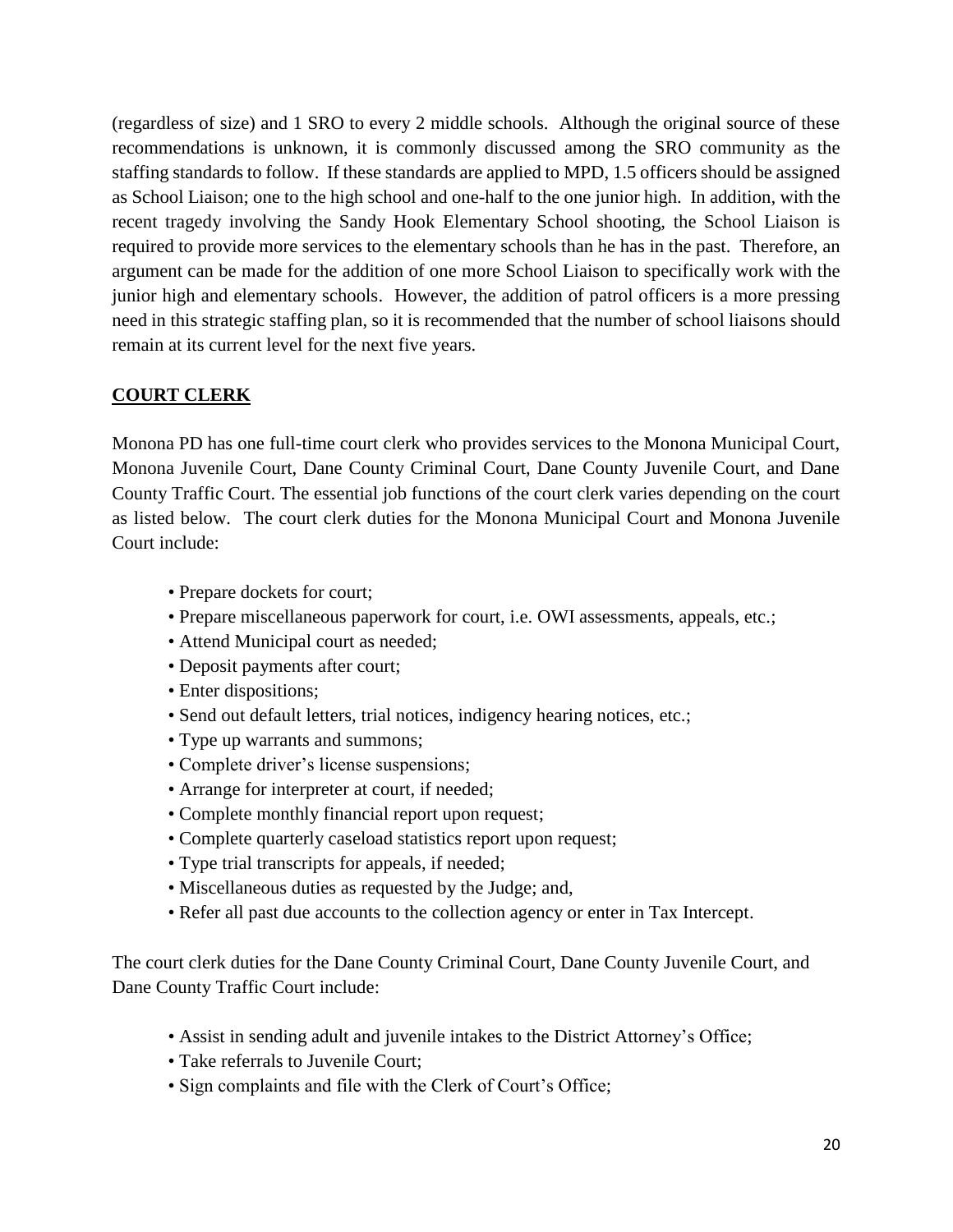- Sign juvenile petitions;
- Obtain Judge's signature on warrants and probable cause affidavits;
- Take signed warrants to the Dane County Sheriff's Department and file copies with the Clerk of Court's Office;
- Take signed summons to the Dane County Sheriff's Department; and,
- Keep log of all cases referred to the District Attorney's Office.

Additional duties of the court clerk include:

- Take payments on citations, bike licenses, towing, copies, etc. as needed;
- Retrieve mail and sort;
- Complete CIB Security Awareness training biennially;
- File reports, citations, etc. for court purposes; and,
- Miscellaneous duties for the Chief and officers, i.e. sending out certified letters, ordering citations and supplies, etc.

Based on an assessment of the court clerk responsibilities and the projected increase in workload due to the patrol staffing increases recommended in this report, no staffing additions are needed over the next five years.

### **DISPATCH**

 $\overline{\phantom{a}}$ 

The following personnel are authorized in MPD dispatch:

- 4 Full-Time Dispatchers; and,
- 3 Part-Time Dispatchers.

MPD dispatch is staffed 24 hours a day, 365 days a year with one dispatcher. The part-time dispatchers work every Saturday and Sunday from 7AM-3PM, every third Friday 7AM-3PM and all other times when dispatchers request time off.

### **Modeling the Communications Function – Fixed Positions**

Staffing models were built to determine the staffing needs within MPD dispatch.<sup>2</sup> There are two different types of positions within a communications division. First, there are fixed-positions that must be covered regardless of call volume or level of activity. These positions are the consoles/radio channels that must be monitored 24 hours a day, 365 days a year regardless of call volume. Second, there are activity-based positions that are based on call volume and activity level. These positions are typically staffed based upon the volume of 911 calls coming into the dispatch center by day of week and time of day. Since MPD does not separate call taking and dispatch

<sup>&</sup>lt;sup>2</sup> The staffing models expand upon the models built by the University of Denver Research Institute for APCO's (Association of Public-Safety Communications Officials) Project RETAINS (Responsive Efforts to Address Integral Needs in Staffing) in 2005.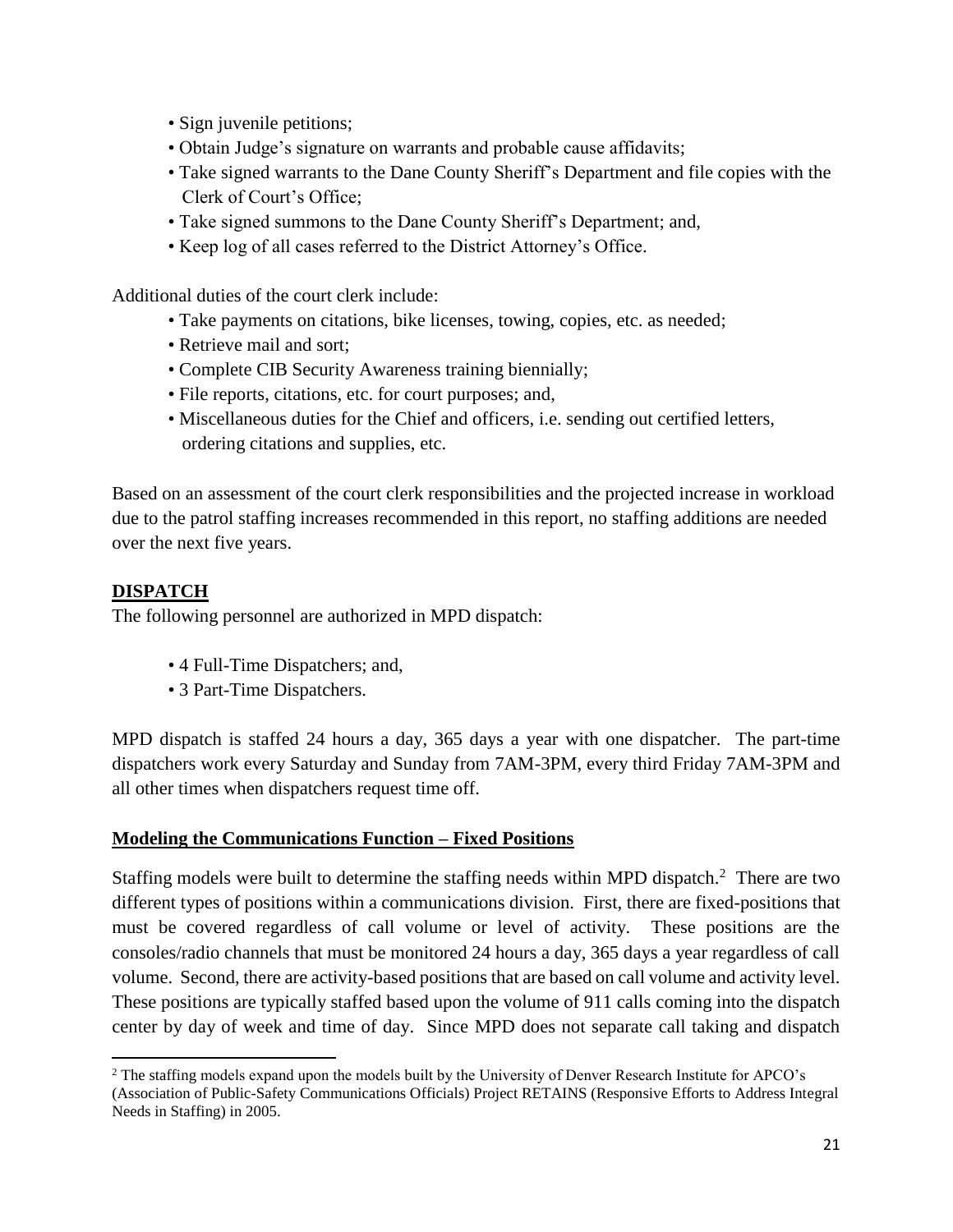responsibilities nor were data available on call volume by time of day and day of week, the modeling process focused exclusively on staffing the fixed-position within dispatch.

MPD dispatch has 1 fixed position that needs to be staffed 24 hours per day, 365 days per year. The model built to determine the number of line dispatchers needed to staff the 1 fixed position within MPD dispatch took into account the variables depicted in Table 16. When building these models, the research team typically takes into account administrative time in minutes per hour per dispatcher to account for a meal and other breaks. Since there is only 1 fixed position in MPD dispatch, administrative time was not factored into the fixed position communications model.

As with MAPP, previously discussed in this report, it is critical to account for the leave rate which includes vacation, sick leave, and other forms of leave. The MPD dispatch leave rate from 2010- 2013 was calculated. The leave rate over the 4 years ranged from a low of 6.77% in 2010 to a high of 8.85% in 2013. The leave rate is significantly less than expected based on the experience of the research team in completing similar assessments. On average, the dispatch leave rate from prior staffing assessments is 14%. An assessment of the leave data demonstrates that the dispatchers are not using their allotted vacation and holiday leave which can account for the lower than expected leave rate. The leave rate in the model is set at 8.85% which is both the 2013 value as well as the highest leave rate of the 4 years assessed. The mathematical calculations completed on these variables are not presented in the report to maintain the readability of the report.

| <b>Communications Model Variables - Fixed Positions</b> | <b>Values</b> |
|---------------------------------------------------------|---------------|
| Total number of fixed positions that need to be covered | 1 position    |
| Average work week                                       | 40 hours      |
| Average percentage time on leave                        | 8.85%         |
| <b>Number of Dispatchers Needed</b>                     | 4.61          |

**Table 16 – Variables Utilized in Fixed Position MPD Dispatch Model**

The following recommendation is offered.

### **Recommendation #4: Add one full-time dispatcher**

**Implementation Timeframe: FY 2016 – 1 FTE dispatcher**

Even though the part-time dispatchers are able to cover some of the shifts to ensure dispatch staffing consistency, it is recommended that one additional full-time dispatcher should be added. This may impact the number of hours worked by the part-time dispatchers, but as patrol staffing levels and calls for service increase over the next five years, it is appropriate to plan for a full-time permanent position to be added to dispatch. This will allow the part-time dispatchers to continue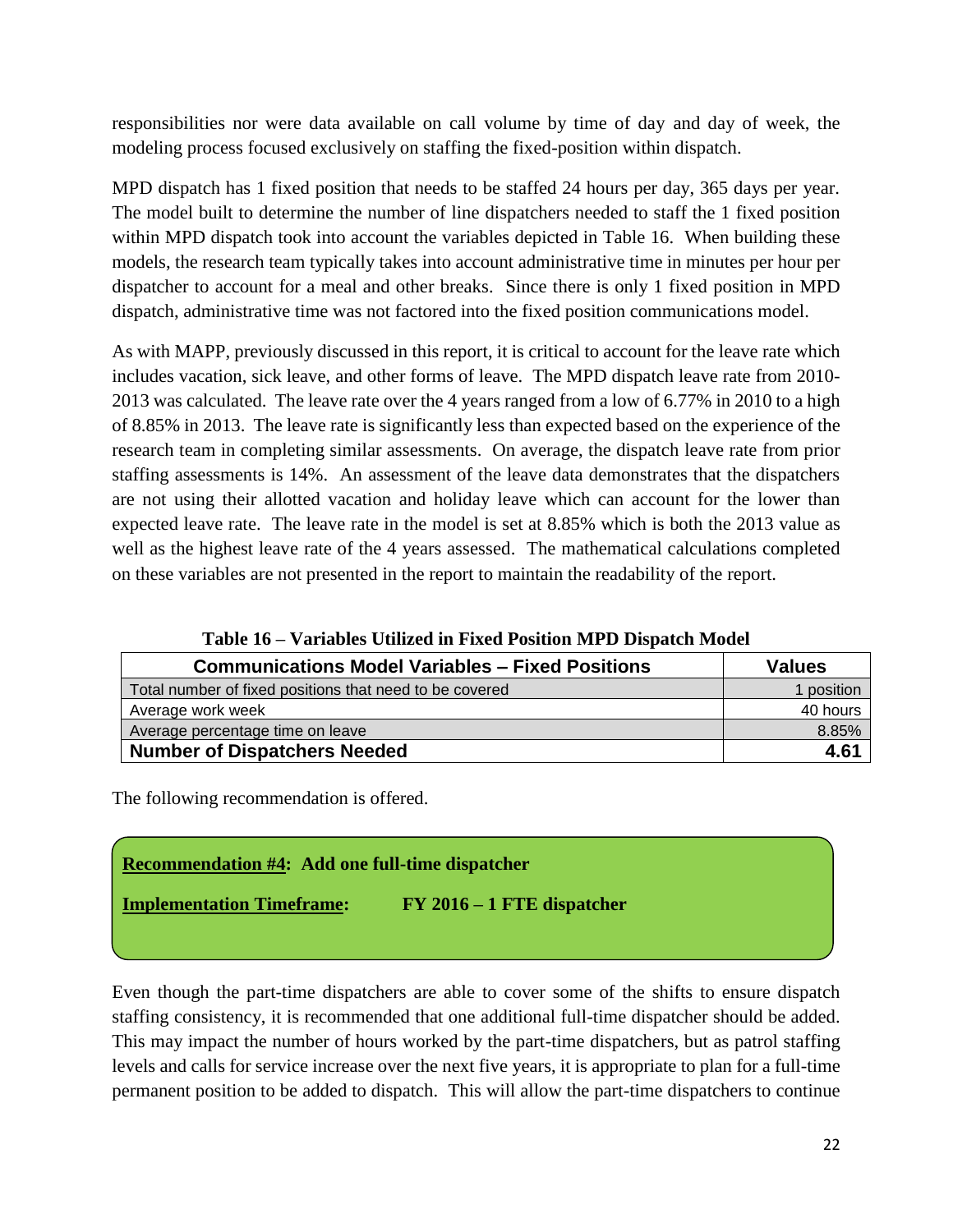to fill-in as needed and provide the valuable service they currently provide to MPD. The addition of one full-time position will also allow the MPD to staff dispatch with one fixed position 24 hours per day, 7 days per week with full-time dispatchers without relying on overtime or dispatcher coverage by the communications supervisor (i.e., lieutenant).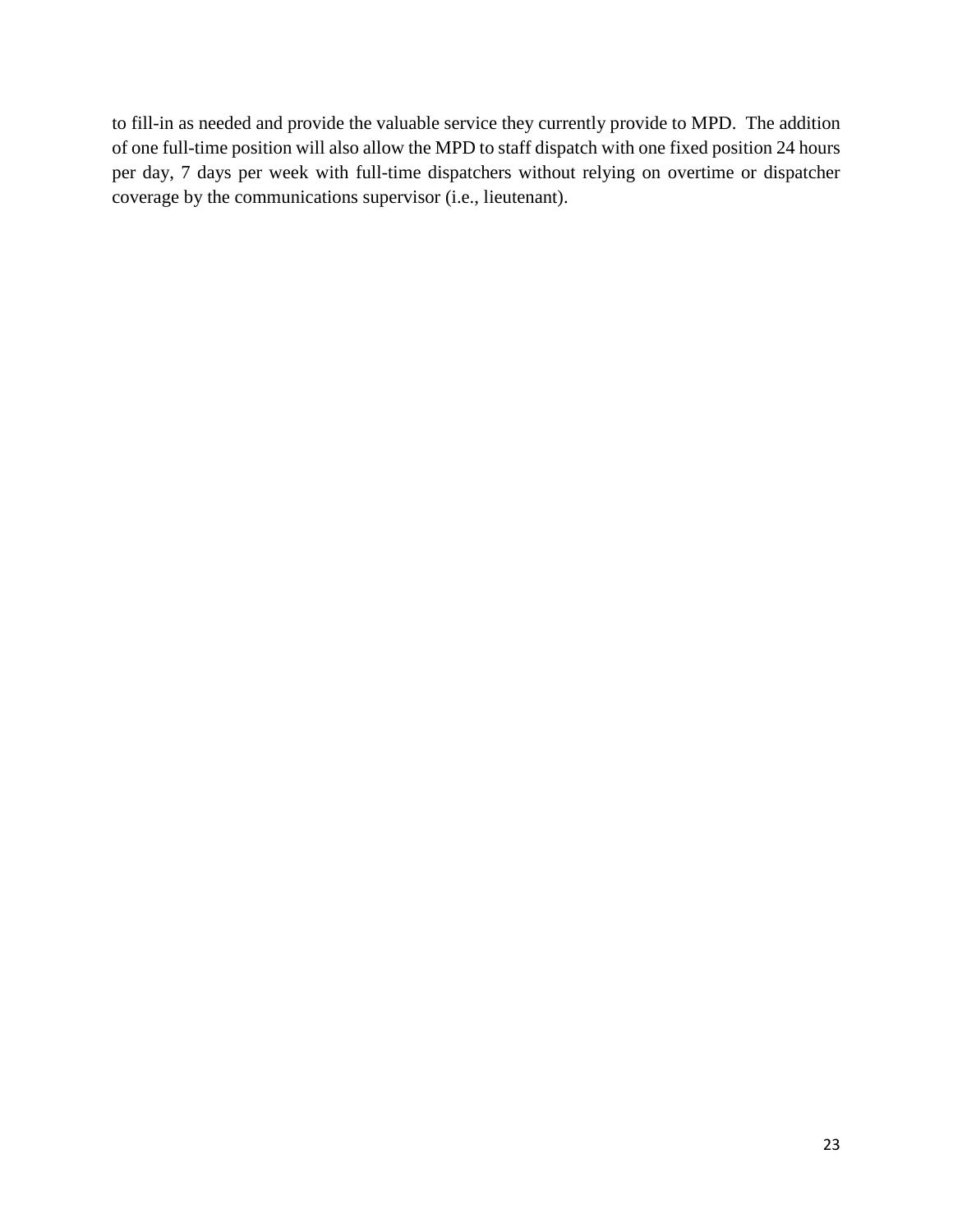#### **SECTION III: COMMAND STAFF PERSONNEL STAFFING**

While there are a number of estimates relating to the ratio of command staff personnel to sworn police officers, these numbers are highly dependent on organizational variables that are unique to each city and police department. For instance, size and structure may dictate needs for command personnel that vary widely from large to small departments and for departments that have large versus small geographic jurisdictions. In addition, the style of policing (more traditional versus community and intelligence-led) also plays an important role in determining needs for command personnel. More progressive departments with community and intelligence-led policing strategies generally require less supervisory and command personnel. Then too, the individual discretion of the chief executive is a critical factor in determining command staff personnel ratios to sworn officers within any department.

The principle of hierarchy requirement that each lower level of organization be supervised by a higher level results not only in the use of multiple spans of management (control) but also in different grades of authority that increase at each successively higher level of the organization. This authority flows downward in the organization as a formal grant of power from the chief of police to those selected for leadership positions. These different grades of authority produce the chain of command.

In the Monona Police Department, the organizational chart reflects a relatively simple line structure. It is the oldest, simplest, and clearest form of organizational design. Authority flows from the top to the bottom of the organization in a clear and unbroken line, creating a set of superior-subordinate relationships and narrow spans of management and control. The design is traditional, limited and tall in nature. There is one chief of police and two lieutenants commanding a police department composed of a total of 17 sworn individuals and 5 full-time and 4 part-time civilians. The command staff personnel staffing level is sufficient for the next five years.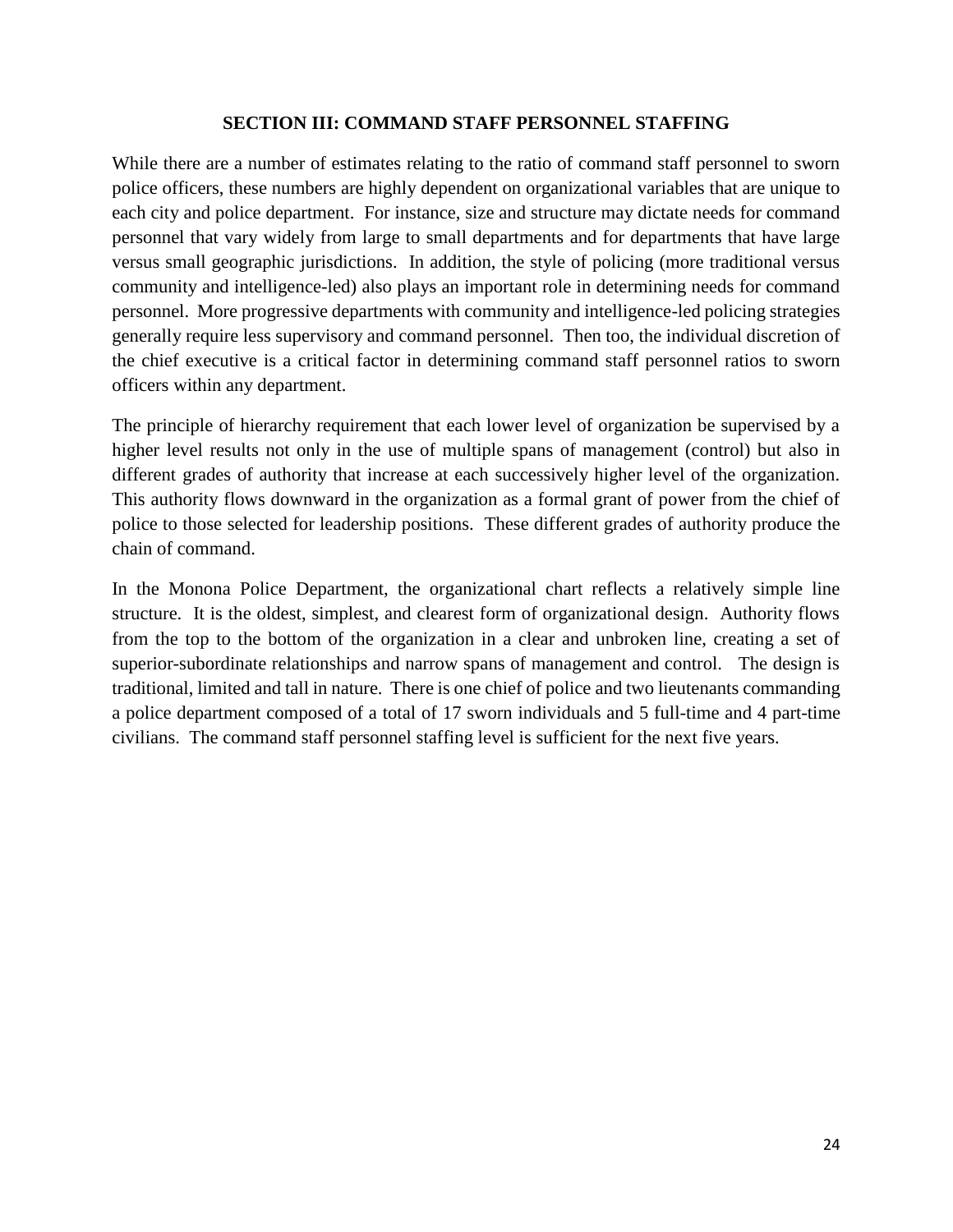### **SECTION IV: SUMMARY OF STAFFING RECOMMENDATIONS**

The staffing recommendations made throughout this report, by fiscal year, are included in Table 16.

| <b>Positions - FY 2014</b>     |          | <b>Number of Positions</b> |
|--------------------------------|----------|----------------------------|
| <b>Patrol Bureau</b>           |          |                            |
| Patrol Officer                 | Sworn    | 1                          |
| Community Relations Officer*   | Sworn    |                            |
| <b>Total New Positions</b>     |          | $\overline{2}$             |
| <b>Positions - FY 2015</b>     |          | <b>Number of Positions</b> |
| <b>Patrol Bureau</b>           |          |                            |
| Patrol Officer                 | Sworn    |                            |
| <b>Total New Positions</b>     |          |                            |
| <b>Positions – FY 2016</b>     |          | <b>Number of Positions</b> |
| <b>Patrol Bureau</b>           |          |                            |
| Patrol Officer                 | Sworn    | $\overline{2}$             |
|                                |          |                            |
| <b>Investigations Division</b> |          |                            |
| Dispatcher                     | Civilian | 1                          |
| <b>Total New Positions</b>     |          | 3                          |
| <b>Positions - FY 2017</b>     |          | <b>Number of Positions</b> |
| <b>Patrol Bureau</b>           |          |                            |
| Patrol Officer                 | Sworn    | 1                          |
| Patrol Sergeant**              | Sworn    |                            |
| <b>Total New Positions</b>     |          | $\overline{2}$             |
| <b>Positions - FY 2018</b>     |          | <b>Number of Positions</b> |
| <b>Patrol Bureau</b>           |          |                            |
| Patrol Officer                 | Sworn    | 1                          |
| <b>Total New Positions</b>     |          | 1                          |

**Table 17 – Summary of Staffing Recommendations by Fiscal Year**

\* The assignment of one patrol officer as the Community Relations Officer will require the hiring of a new officer to fill the vacancy in patrol created by the assignment.

\*\* The promotion of an officer to sergeant will require the hiring of a new officer to fill the vacancy in patrol created by the promotion.